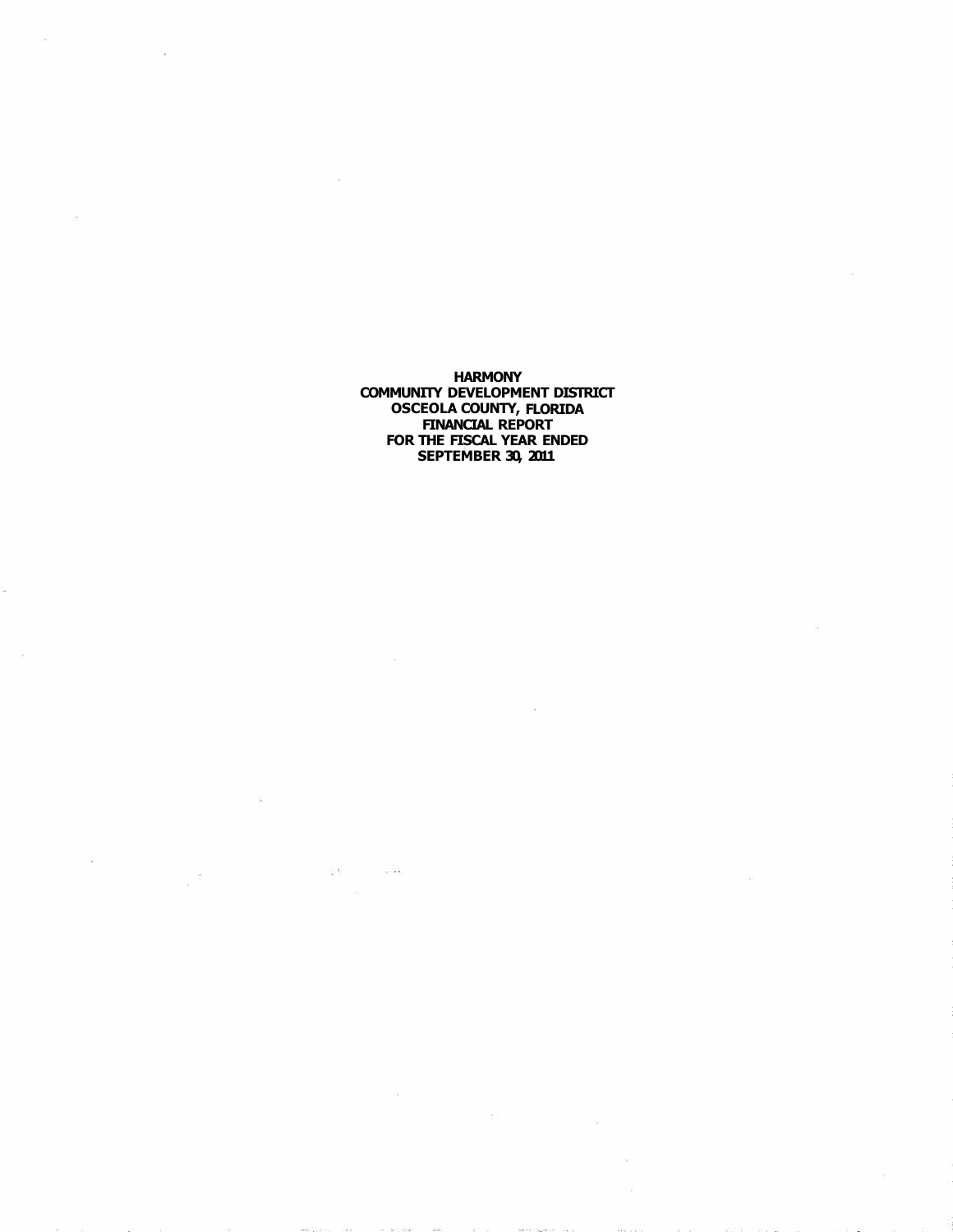# **HARMONY COMMUNITY DEVELOPMENT DISTRICT OSCEOLA COUNTY, FLORIDA**

# **TABLE OF CONTENTS**

|                                                                          | Page  |
|--------------------------------------------------------------------------|-------|
| <b>INDEPENDENT AUDITOR'S REPORT</b>                                      | 1     |
| <b>MANAGEMENTS DISCUSSION AND ANALYSIS</b>                               | $2-5$ |
| <b>BASIC FINANCIAL STATEMENTS</b>                                        |       |
| Government-Wide Financial Statements:                                    |       |
| <b>Statement of Net Assets</b>                                           | 6     |
| <b>Statement of Activities</b>                                           | 7     |
| <b>Fund Financial Statements:</b>                                        |       |
| Balance Sheet - Governmental Funds                                       | 8     |
| Reconciliation of the Balance Sheet - Governmental Funds                 |       |
| to the Statement of Net Assets                                           | 9     |
| Statement of Revenues, Expenditures and Changes in Fund Balances -       |       |
| Governmental Funds                                                       | 10    |
| Reconciliation of the Statement of Revenues, Expenditures and Changes in |       |
| Fund Balances of Governmental Funds to the Statement of Activities       | 11    |
| Notes to the Financial Statements                                        | 12-20 |
| <b>REQUIRED SUPPLEMENTARY INFORMATION</b>                                |       |
| Schedule of Revenues, Expenditures and Changes in Fund Balance -         |       |
| Budget and Actual - General Fund                                         | 21    |
| Notes to Required Supplementary Information                              | 22    |
|                                                                          |       |
| REPORT ON INTERNAL CONTROL OVER FINANCIAL REPORTING AND                  |       |
| COMPLIANCE AND OTHER MATTERS BASED ON AN AUDIT OF FINANCIAL              |       |
| STATEMENTS PERFORMED N ACCORDANCE WITH GOVERNMENT                        |       |
| AUDITING STANDARDS                                                       | 23    |
|                                                                          |       |
| MANAGEMENT LETTER REQUIRED BY CHAPTER 10.550 OF THE RULES                |       |
| OF THE AUDITOR GENERAL OF THE STATE OF FLORIDA                           | 24-26 |
|                                                                          |       |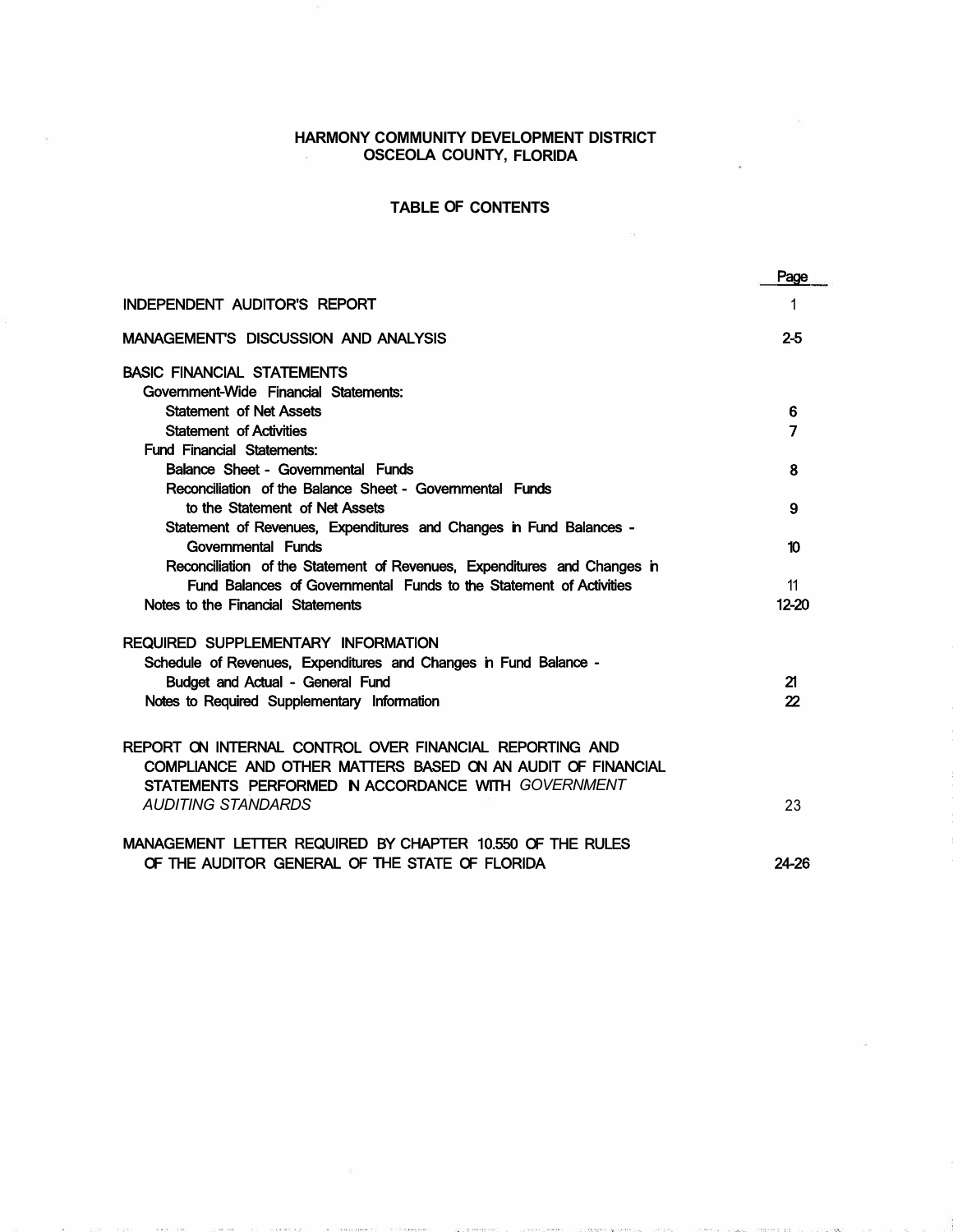

2700 North Military Trail • Suite 350 Boca Raton, Florida 33431 (561) 994-9299 • (800) 299-4728 Fax(561)994-5823 www.graucpa.com

### **INDEPENDENT AUDITOR'S REPORT**

To the Board of Supervisors Harmony Community Development District Osceola County, Florida

We have audited the accompanying financial statements of the governmental activities and each major fund of Harmony Community Development District, Osceola County, Florida (the "District") as of and for the fiscal year ended September 30, 2011, which collectively comprise the District's basic financial statements as listed in the table of contents. These financial statements are the responsibility of the District's management. Our responsibility is to express opinions on these financial statements based on our audit.

We conducted our audit in accordance with auditing standards generally accepted in the United States of America and the standards applicable to financial audits contained in *Government Auditing Standards,* issued by the Comptroller General of the United States. Those standards require that we plan and perform the audit to obtain reasonable assurance about whether the financial statements are free of material misstatement. An audit includes examining, on a test basis, evidence supporting the amounts and disclosures in the financial statements. An audit also includes assessing the accounting principles used and the significant estimates made *by* management, as well as evaluating the overall financial statement presentation. We believe that our audit provides a reasonable basis for our opinions.

In ouropinion, the financial statements referred to above present fairly, in all material respects, the respective financial position of the governmental activities and each major fund of the District as of September 30, 2011, and the respective changes in financial position thereof for the fiscal year then ended in conformity with accounting principles generally accepted in the United States of America.

In accordance with *Government Auditing Standards,* we have also issued our report dated May 17, 2012, on our consideration of the District's internal control over financial reporting and on our tests of its compliance with certain provisions of laws, regulations, contracts, agreements, and other matters. The purpose of that report is to describe the scope of our testing of internal control over financial reporting and compliance and the results of that testing, and not to provide an opinion on the internal control over financial reporting or on compliance. That report is an integral part of an audit performed in accordance with *Government Auditing Standards* and important for assessing the results of our audit.

Accounting principles generally accepted in the Untted States of America require that the management's discussion and analysis and budgetary comparison information be presented to supplement the basic financial statements. Such information, although not a part of the basic financial statements, is required by the Governmental Accounting Standards Board, who considers it to be an essential part of financial reporting for placing the basic financial statements in an appropriate operational, economic, or historical context. We have applied certain limited procedures to the required supplementary information in accordance with auditing standards generally accepted in the United States of America, which consisted of inquiries of management about the methods of preparing the information and comparing the information for consistency with management's responses to our inquiries, the basic financial statements, and other knowledge we obtained during our audit of the basic financial statements. We do not express an opinion or provide any assurance on the information because the limited procedures do not provide us with sufficient evidence to express an opinion or provide any assurance .

.,ft-- *()A.,-.h*

May 17, 2012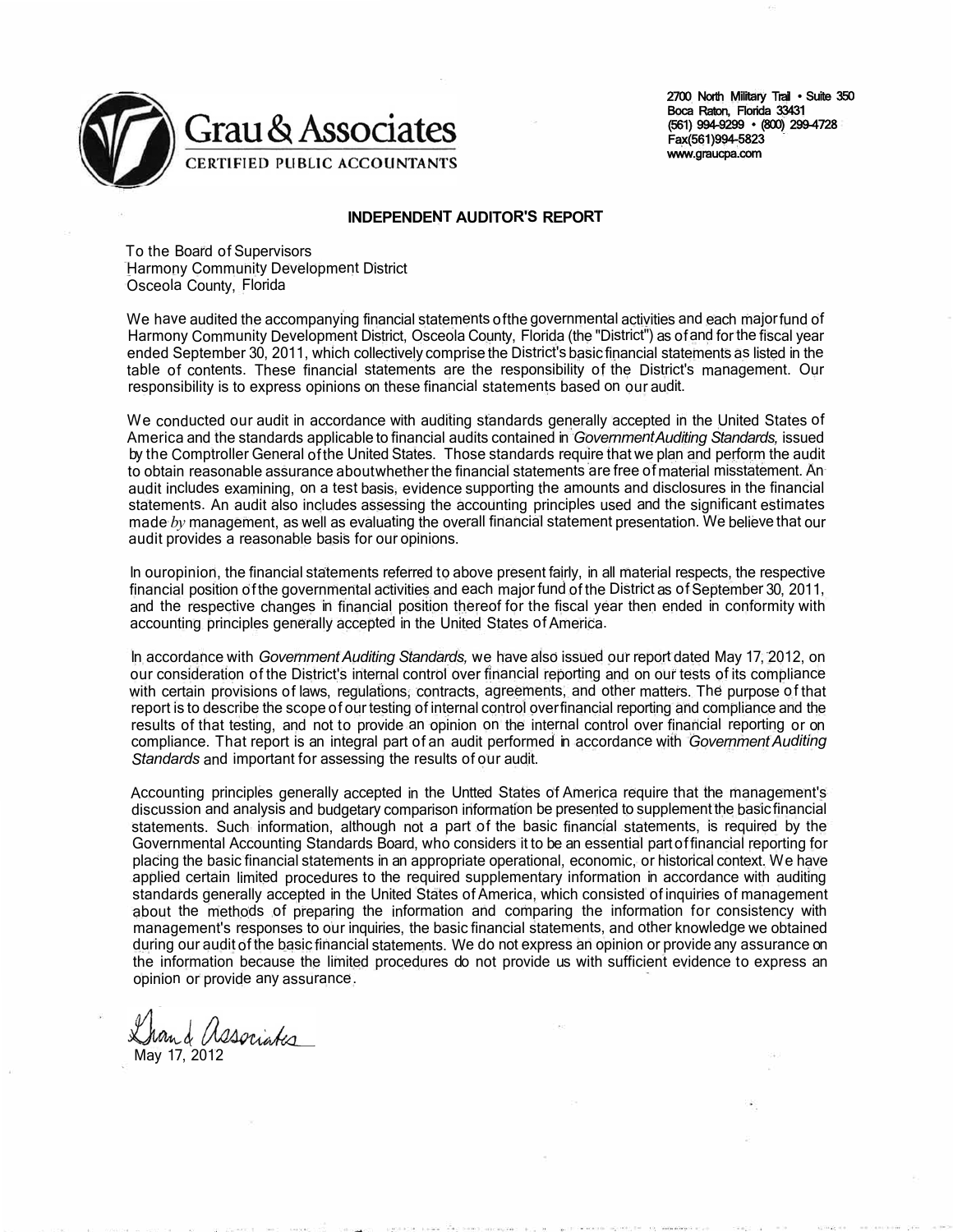# **MANAGEMENT'S DISCUSSION AND ANALYSIS**

Our discussion and analysis of Harmony Community Development District, Osceola County, Florida's ("District") financial performance provides an overview of the District's financial activities for the fiscal year ended September 30, 2011. Please read it in ccniunction with the District's Independent Auditor's Report, basic financial statements, accompanying notes and supplementary information to the basic financial statements.

## FINANCIAL HIGHLIGHTS

- The liabilities of the District exceeded its assets atthe close of the most recent fiscal year resulting in a net asset balance of \$(10,760, 183).
- The change in the District's total net assets in comparison with the prior fiscal year was \$252,488, an increase. The key components of the District's net assets and change in net assets are reflected in the table in the government-wide financial statements analysis section.
- At September 30, 2011, the District's governmental funds reported ccmbined ending fund balances of \$3,886,828, an increase of \$80,555 in comparison with the prior year. Of the total fund balance, a portion is restricted for debt service and capital projects, assigned for renewal and replacement, and the remainder is unassigned fund balance which is available for spending at the District's discretion.

## OVERVIEW OF FINANCIAL STATEMENTS

This discussion and analysis are intended to serve as the introduction to the District's basic financial statements. The District's basic financial statements are comprised of three ccmponents: **1)** government-wide financial statements, **2)** fund financial statements, and **3)** notes to the financial statements. This report also ccntains other supplementary information in addition to the basic financial statements themselves.

### **1)** Government-Wide Financial Statements

The government-wide financial statements are designed to provide readers with a broad overview of the District's finances, in a manner similar to a private-sector business.

The statement of net assets presents information on all the District's assets and liabilities, with the difference between the two reported as net assets. Over time, increases or decreases in net assets may serve as a useful indicator of whether the financial position of the District is improving or deteriorating.

The statement of activities presents information showing how the government's net assets changed during the most recent fiscal year. All changes in net assets are reported as soon as the underlying event giving rise to the change occurs, regardless of the timing of related cash flows. Thus, revenues and expenses are reported in this statement for some items that will only result in cash flows in future fiscal periods.

The government-wide financial statements include all governmental activities that are principally supported by special assessment revenues. The District does not have any business-type activities. The governmental activities of the District include the general government (management), physical environment (maintenance) and parks and recreation functions.

## 2) Fund Financial Statements

A fund is a grouping of related accounts that is used to maintain ccntrol over resources that have been segregated for specific activities or objectives. The District, like other state and local governments, uses fund accounting to ensure and demonstrate compliance with finance-related legal requirements. The District has one fund category: governmental funds.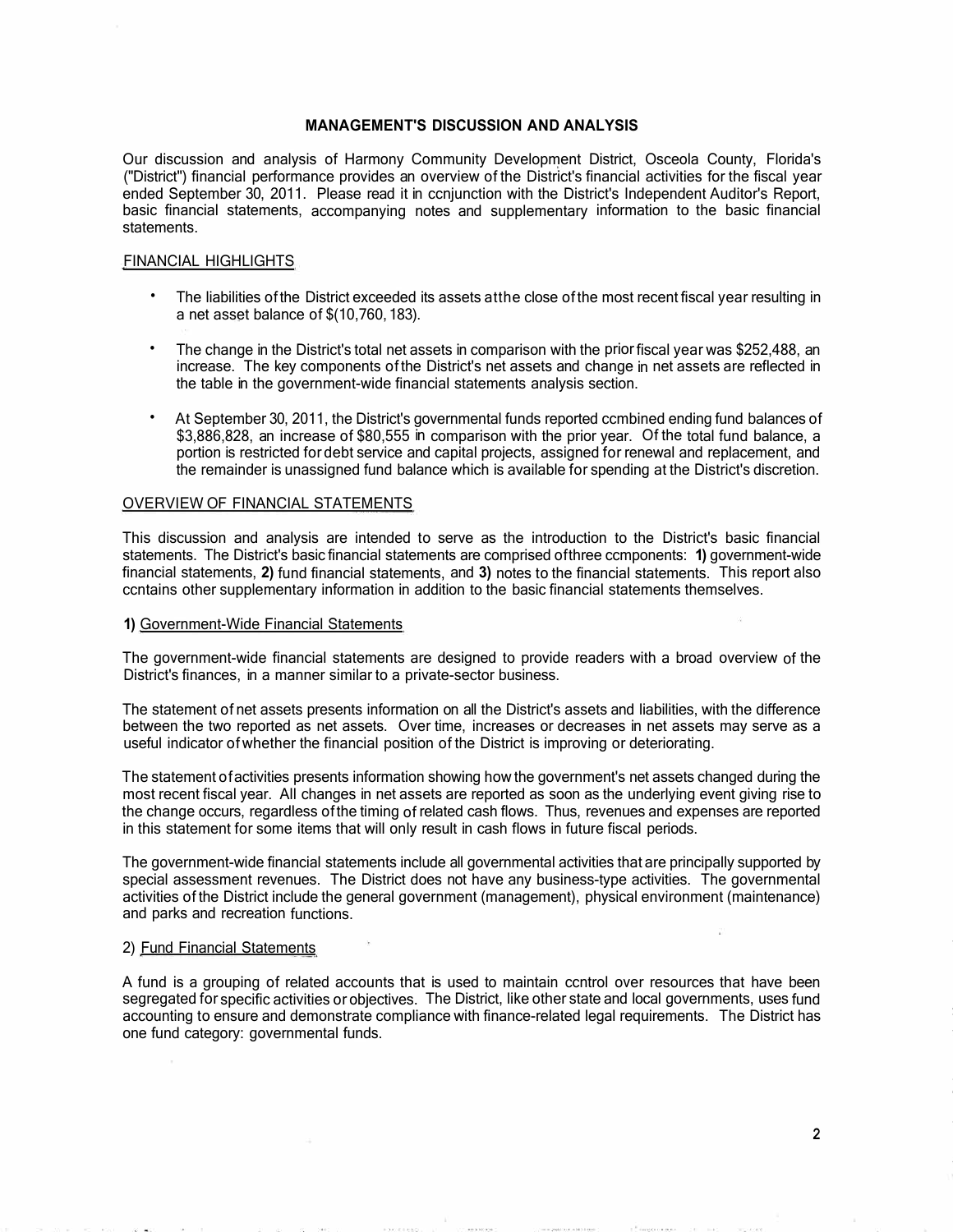## OVERVIEW OF FINANCIAL STATEMENTS (Continued)

# 2) Fund Financial Statements (Continued)

# Governmental Funds

Governmental funds are used to account for essentially the same functions reported as governmental activities in the government-wide financial statements. However, unlike the government-wide financial statements, governmental fund financial statements focus on near-term inflows and outflows of spendable resources, as well as on balances of spendable resources available at the end of the fiscal year. Such information may be useful in evaluating a District's near-term financing requirements.

Because the focus of governmental funds is narrower than that of the government-wide financial statements, it is useful to compare the information presented for governmental funds with similar information presented for governmental activities in the government-wide financial statements. By doing so, readers may better understand the long-term impact of the District's near-term financing decisions. Both the governmental fund balance sheet and the governmental fund statement of revenues, expenditures, and changes in fund balance provide a reconciliation to facilitate this comparison between governmental funds and governmental activities.

The District currently maintains four individual governmental funds for external reporting. Information is presented separately in the governmental fund balance sheet and the governmental fund statement of revenues, expenditures, and changes in fund balances for the general, debt service 2001, debt service 2004, and capital projects 2004 funds. All of the funds are considered to be major funds.

The District adopts an annual appropriated budget for its general fund. A budgetary comparison schedule has been provided for the general fund to demonstrate compliance with the budget.

# 3) Notes to the Financial Statements

The notes provide additional information that is essential to a full understanding of the data included in the government-wide and fund financial statements.

# FINANCIAL ANALYSIS OF GOVERNMENT-WIDE INFORMATION

As noted earlier, net assets may serve over lime as a useful indicator of an entity's financial position. In the case of the District, liabilities exceeded assets at the close of the most recent fiscal year.

A portion of the District's net assets reflects its investment in capital assets (e.g. land, land improvements and infrastructure); less any related debt used to acquire those assets that is still outstanding. These assets are used to provide services to residents; consequently, these assets are not available for future spending. Although the District's investment in capital assets is reported net of related debt, it should be noted that the resources needed to repay this debt must be provided from other sources, since the capital assets themselves cannot be used to liquidate these liabilities.

The restricted portion of the District's net assets represents resources that are subject to external restrictions on how they may be used. The remaining balance of unrestricted net assets may be used to meet the District's other obligations.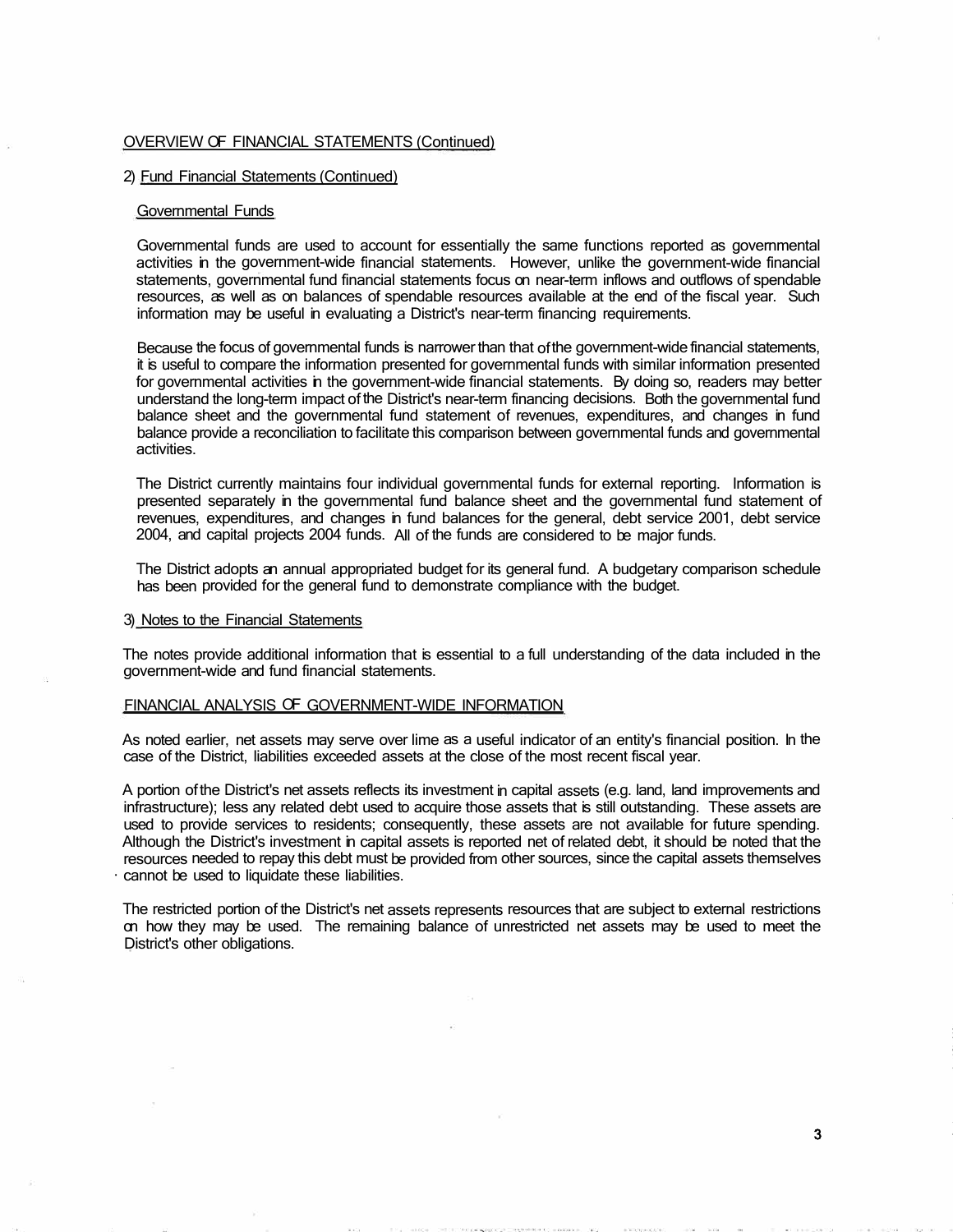# FINANCIAL ANALYSIS OF GOVERNMENT-WIDE INFORMATION (Continued)

Key components of the District's net assets are reflected in the following table:

| <b>SEPTEMBER 30.</b>                            |                 |                 |
|-------------------------------------------------|-----------------|-----------------|
|                                                 | 2011            | 2010            |
| Assets, excluding capital assets                | \$<br>4,535,161 | \$<br>4.509.932 |
| Capital assets, net of depreciation             | 15,485,337      | 15.868.724      |
| <b>Total assets</b>                             | 20,020,498      | 20,378,656      |
| Liabilities, excluding long-term<br>liabilities | 1.030.681       | 1.081.327       |
| Long-term liabilities                           | 29,750,000      | 30,310,000      |
| <b>Total liabilities</b>                        | 30,780,681      | 31.391.327      |
| <b>Net Assets</b>                               |                 |                 |
| Invested in capital assets, net of related debt | (13,715,922)    | (13,867,590)    |
| Restricted for debt service                     | 2,301,272       | 2,278,921       |
| <b>Unrestricted</b>                             | 654,467         | 575,998         |
| Total net assets (deficit)                      | (10,760,183)    | (11,012,671)    |

NET ASSETS

The District's net assets increased during the most recent fiscal year. The majority of the increase represents the degree to which ongoing revenues exceeded the cost of operations, including depreciation, and interest on the District's long-term debt.

CHANGES IN NET ASSETS

Key elements of the change in net assets are reflected in the following table:

## FOR THE FISCAL YEAR ENDED SEPTEMBER 30, 2011 2010 Revenues: Program revenues **1.201,443 \$ 1,265,587 \$ 1,201,443**<br>General revenues 5,749 **6.201,443** General revenues Total revenues 4,271,336 4,205,496 Expenses: General government 185,315 182,988 Maintenance and operations 1,546,921 1,613,535<br>Parks and recreation 1,613,535<br>158,581 164.722 Parks and recreation 158,581 164,722 Interest 2,128,031 2,165,283 Allowance for prior year receivable 52,593 Total expenses 4,018,848 4,179,121 Change in net assets 252,488 26,375 Net assets (deficit), beginning (11,012,671) (11,039,046) Net assets (deficit), ending **\$** (10,760,183) **\$** (11,012,671)

As noted above and in the statement of activities, the cost of all governmental activities during the fiscal year ended September 30, 2011 was \$4,018,848. The costs of the District's activities were primarily funded by program revenues. Program revenues were comprised primarily of assessments for both the 2011 and 2010 fiscal years. The majority of the increase in program revenues is the result of more debt assessments being prepaid by homeowners in the current year than the prior year. In total, expenses decreased from the prior fiscal year. The majority of the change in expenses is for non-recurring expenses related to conveyances that occurred in the prior year.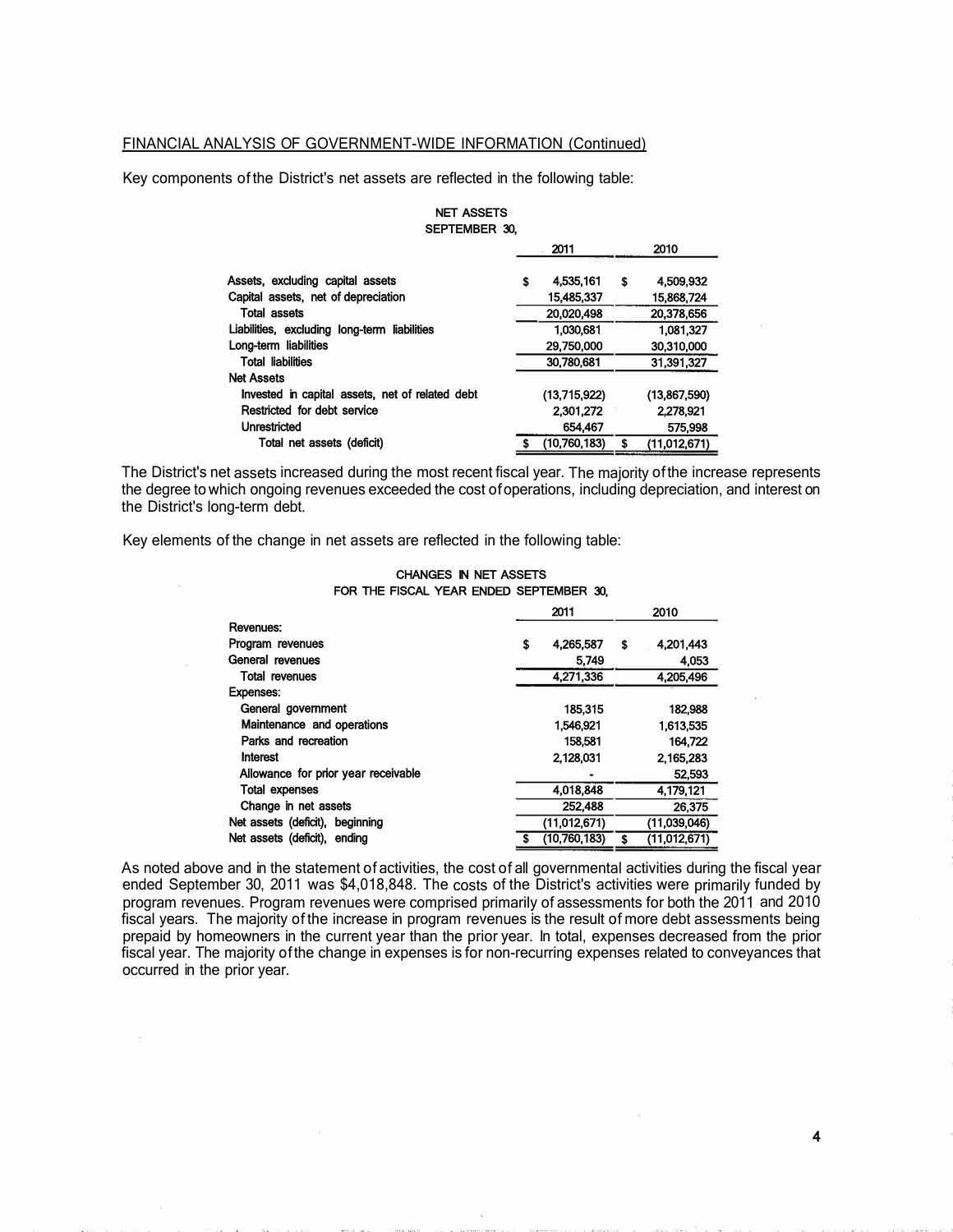# GENERAL BUDGETING HIGHLIGHTS

An operating budget was adopted and maintained by the governing board for the District pursuant to the requirements of Florida Statutes. The budget is adopted using the same basis of accounting that is used in preparation of the fund financial statements. The legal level of budgetary control, the level at which expenditures may not exceed budget, is in the aggregate. Any budget amendments that increase the aggregate budgeted appropriations must be approved by the Board of Supervisors. The general fund budget for the fiscal year ended September 30, 2011 was amended to reallocate \$6,813 from parks and recreation to maintenance and operations. Actual general fund expenditures did not exceed budgeted appropriations for the fiscal year ended September 30, 2011.

The variance between budgeted and actual general fund revenues for the 2011 fiscal year is as a result of lot owners not taking advantage of the discounts, resulting in higher than anticipated revenues. The actual general fund expenditures for the 2011 fiscal year were lower than budgeted amounts due primarily to anticipated costs which were not incurred in the current fiscal year.

## CAPITAL ASSETS AND DEBT ADMINISTRATION

# Capital Assets

At September 30, 2011, the District had \$17,333,506 invested in land, land improvements, infrastructure, recreation areas and facilities, and equipment. In the government-wide financial statements depreciation of \$1,848,169 has been taken, which resulted in a net book value of \$15,485,337. More detailed information about the District's capital assets is presented in the notes of the financial statements.

### Capital Debt

At September 30, 2011, the District had \$29,750,000 in Bonds outstanding for its governmental activities. More detailed information about the District's capital debt is presented in the notes of the financial statements.

## ECONOMIC FACTORS AND NEXT YEARS BUDGET

The District does not anticipate any major projects or significant changes to its infrastructure maintenance program for fiscal year 2012. In addition, it is anticipated that the general operations of the District will remain fairly constant.

### CONTACTING THE DISTRICT'S FINANCIAL MANAGEMENT

This financial report is designed to provide our citizens, land owners, investors and creditors with a general overview of the District's finances and to demonstrate the District's accountability for the financial resources it manages and the stewardship of the facilities it maintains. If you have questions about this report or need additional financial information, contact the Harmony Community Development District's Finance Department at 210 N. University Drive, Suite 702, Coral Springs, Florida, 33071.

5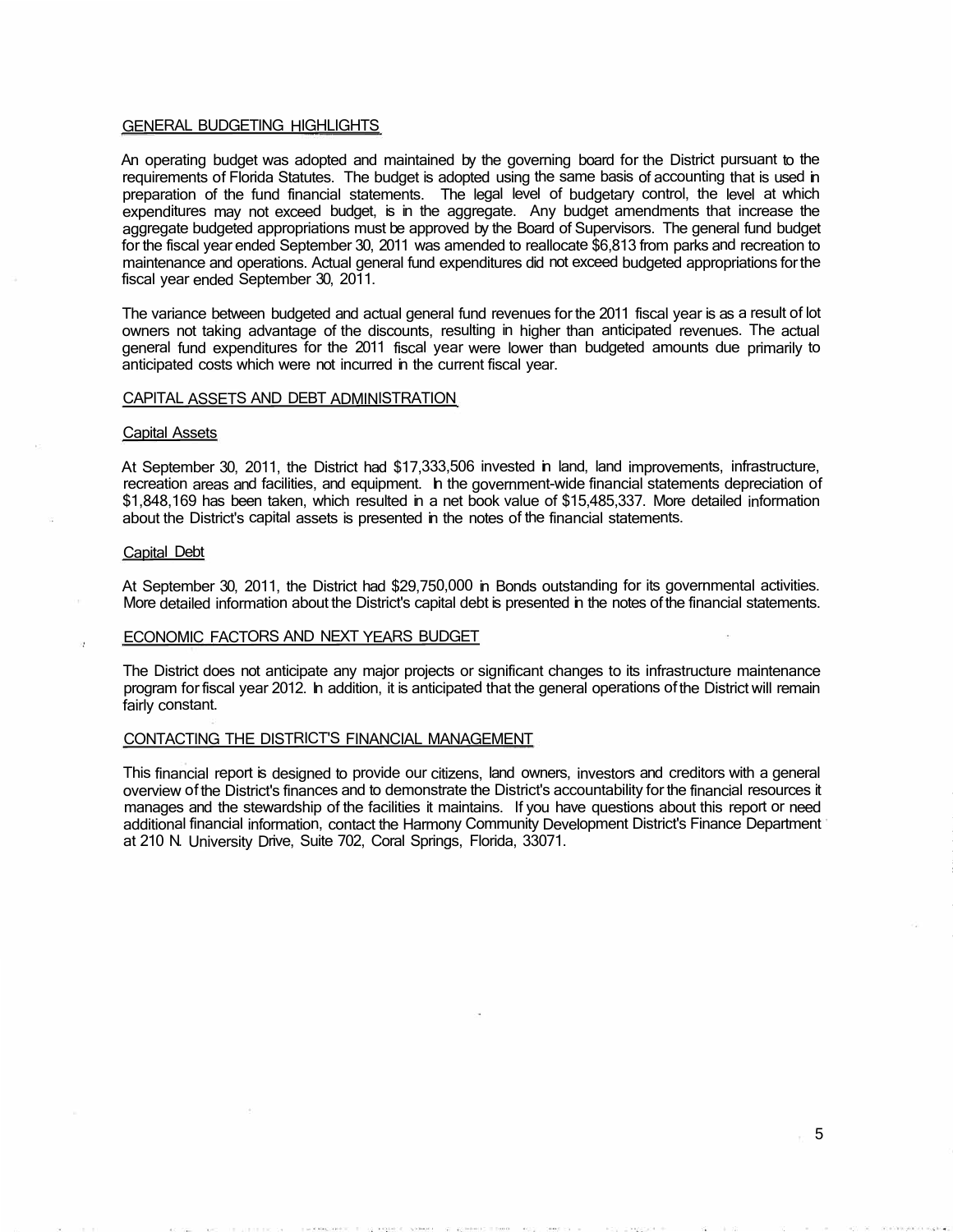# **HARMONY COMMUNITY DEVELOPMENT DISTRICT OSCEOLA COUNTY, FLORIDA STATEMENT OF NET ASSETS SEPTEMBER 30, 2011**

 $\sim$ 

|                                                       | Governmental         |
|-------------------------------------------------------|----------------------|
|                                                       | <b>Activities</b>    |
| <b>ASSETS</b>                                         |                      |
| Cash and equivalents                                  | \$<br>679,907        |
| Investments                                           | 127,778              |
| Assessments receivable                                | 382,839              |
| Interest receivable                                   | 382                  |
| Due from other governments (unused distributed funds) | 12,773               |
| Restricted assets:                                    |                      |
| Investments                                           | 2,845,548            |
| Deferred charges                                      | 485,934              |
| Capital assets:                                       |                      |
| Nondepreciable                                        | 8,543,600            |
| Depreciable, net                                      | 6,941,737            |
| <b>Total assets</b>                                   | 20,020,498           |
| <b>LIABILITIES</b>                                    |                      |
| Accounts payable                                      | 162,399              |
| Accrued interest payable                              | 868,282              |
| Non-current liabilities:                              |                      |
| Due within one year                                   | 570,000              |
| Due in more than one year                             | 29,180,000           |
| <b>Total liabilities</b>                              | 30,780,681           |
|                                                       |                      |
| <b>NET ASSETS</b>                                     |                      |
| Invested in capital assets, net of related debt       | (13,715,922)         |
| Restricted for debt service                           | 2,301,272            |
| Unrestricted                                          | 654,467              |
| Total net assets (deficit)                            | (10, 760, 183)<br>\$ |

See notes to the financial statements

×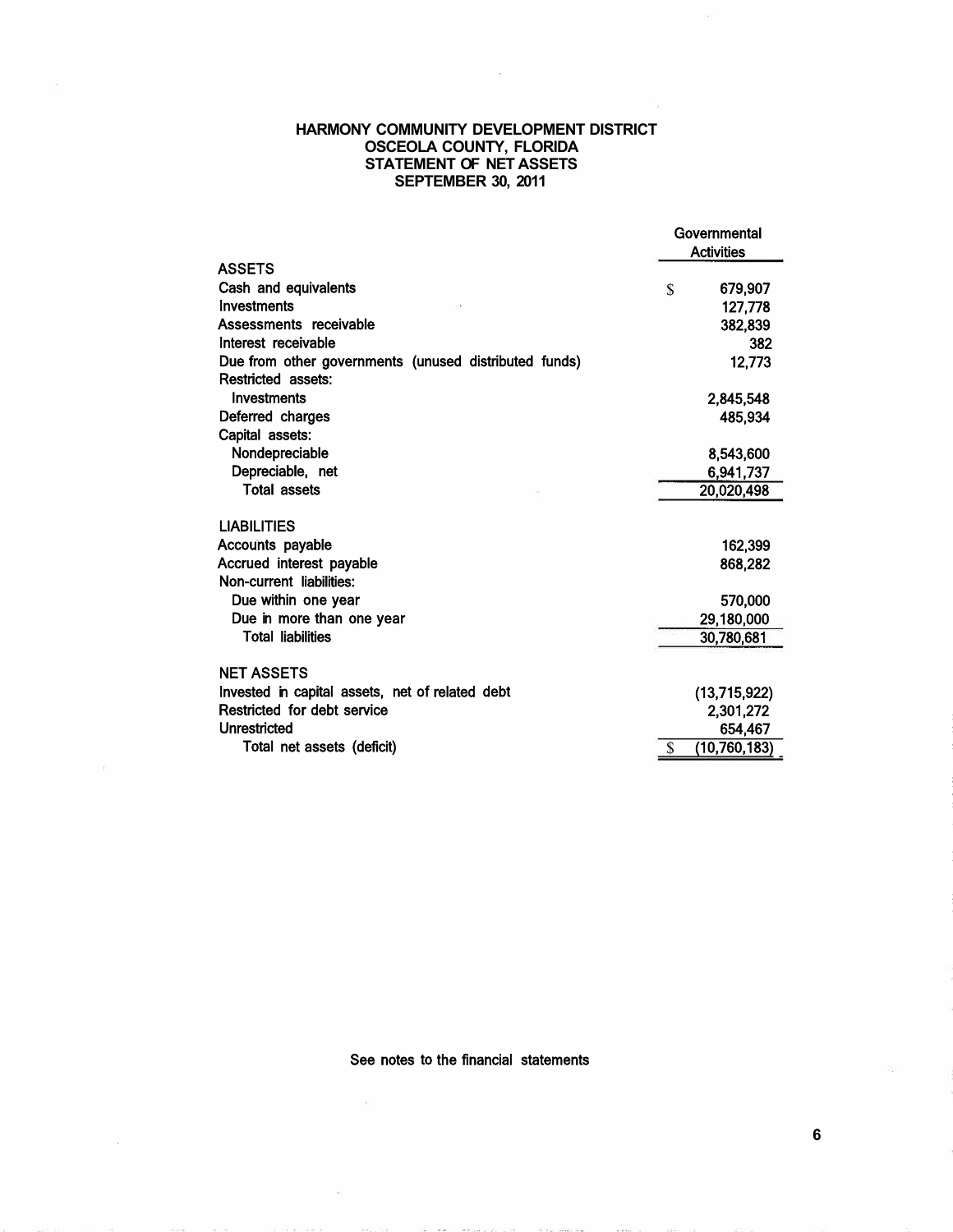#### HARMONY COMMUNITY DEVELOPMENT DISTRICT OSCEOLA COUNTY, FLORIDA STATEMENT OF ACTIVITIES FOR THE FISCAL YEAR ENDED SEPTEMBER 30, 2011

|                               |                      |   |                                  |      | Program Revenues               |            | Net (Expense)<br>Revenue and<br><b>Changes in Net Assets</b> |
|-------------------------------|----------------------|---|----------------------------------|------|--------------------------------|------------|--------------------------------------------------------------|
|                               |                      |   | Charges                          |      | Operating                      | Capital    |                                                              |
|                               |                      |   | for                              |      | Grants and                     | Grants and | Governmental                                                 |
| <b>Functions/Programs</b>     | <b>Expenses</b>      |   | <b>Services</b>                  |      | Contributions<br>Contributions |            | <b>Activities</b>                                            |
| Primary government:           |                      |   |                                  |      |                                |            |                                                              |
| Governmental activities:      |                      |   |                                  |      |                                |            |                                                              |
| General government            | \$<br>185,315        | s | 185,315                          | - \$ |                                | S.         | \$                                                           |
| Maintenance and operations    | 1,546,921            |   | 1,341,742                        |      |                                | 36,876     | (168, 303)                                                   |
| Parks and recreation          | 158,581              |   |                                  |      |                                |            | (158, 581)                                                   |
| Interest on long-term debt    | 2,128,031            |   | 2,698,077                        |      | 3,577                          | ۰          | 573,623                                                      |
| Total governmental activities | 4,018,848            |   | 4,225,134                        |      | 3,577                          | 36,876     | 246,739                                                      |
|                               | General revenues:    |   |                                  |      |                                |            |                                                              |
|                               |                      |   | Unrestricted investment earnings |      |                                |            | 5,338                                                        |
|                               | <b>Miscellaneous</b> |   |                                  |      |                                |            | 411                                                          |
|                               |                      |   | Total general revenues           |      |                                |            | 5,749                                                        |
|                               | Change in net assets |   |                                  |      |                                |            | 252.488                                                      |

See notes to the financial statements

 $\langle \hat{m} \rangle$ 

Net assets (deficit) - beginning Net assets (deficit) - ending

7

(11,012,671) (10,760,183)

 $\overline{\bullet}$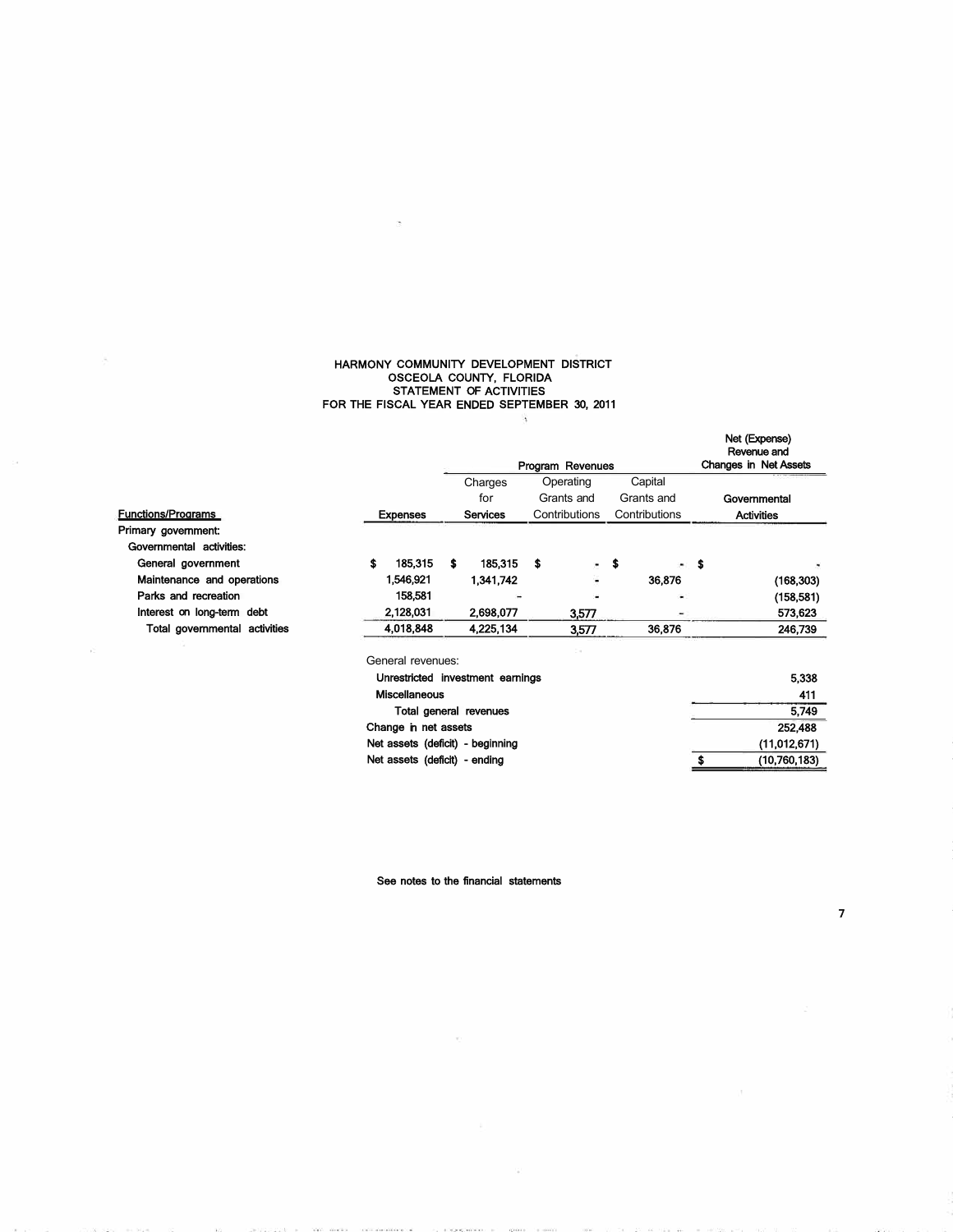# **HARMONY COMMUNITY DEVELOPMENT DISTRICT OSCEOLA COUNTY, FLORIDA BALANCE SHEET GOVERNMENTAL FUNDS SEPTEMBER 30, 2011**

|                                                                          | <b>Major Funds</b> |         |    |              |    |              |    | <b>Total</b>  |   |              |
|--------------------------------------------------------------------------|--------------------|---------|----|--------------|----|--------------|----|---------------|---|--------------|
|                                                                          |                    |         |    | Debi         |    | Debt         |    | Capital       |   | Governmental |
|                                                                          |                    | General |    | Service 2001 |    | Service 2004 |    | Projects 2004 |   | <b>Funds</b> |
| <b>ASSETS</b>                                                            |                    |         |    |              |    |              |    |               |   |              |
| Cash and equivalents                                                     | \$                 | 679,907 | \$ |              | \$ |              | \$ |               | S | 679,907      |
| <b>Investments</b>                                                       |                    | 127.778 |    | 1.752.697    |    | 1.030.044    |    | 62,807        |   | 2,973,326    |
| Assessments receivable                                                   |                    | 4,123   |    | 6.866        |    | 371,850      |    |               |   | 382,839      |
| Interest receivable                                                      |                    | 266     |    | 73           |    | 43           |    |               |   | 382          |
| Due from other governments (unused                                       |                    |         |    |              |    |              |    |               |   |              |
| distributed funds)                                                       |                    | 4,792   |    | 7,981        |    |              |    |               |   | 12,773       |
| <b>Total assets</b>                                                      |                    | 816,866 |    | 1,767,617    |    | 1,401,937    | \$ | 62,807        |   | 4,049,227    |
| <b>LIABILITIES AND FUND BALANCES</b><br>Liabilities:<br>Accounts payable |                    | 162,399 | Ŝ. |              |    |              | \$ |               |   | 162,399      |
| <b>Total liabilities</b>                                                 |                    | 162,399 |    |              |    | ۰.           |    | ٠.            |   | 162,399      |
| Fund balances:                                                           |                    |         |    |              |    |              |    |               |   |              |
| <b>Restricted for:</b>                                                   |                    |         |    |              |    |              |    |               |   |              |
| Debt service                                                             |                    |         |    | 1,767,617    |    | 1,401,937    |    |               |   | 3,169,554    |
| Capital projects                                                         |                    |         |    |              |    |              |    | 62,807        |   | 62,807       |
| Assigned to:                                                             |                    |         |    |              |    |              |    |               |   |              |
| Renewal and replacement                                                  |                    | 135,000 |    |              |    |              |    |               |   | 135,000      |
| Unassigned                                                               |                    | 519,467 |    |              |    |              |    |               |   | 519,467      |
| <b>Total fund balances</b>                                               |                    | 654,467 |    | 1,767,617    |    | 1,401,937    |    | 62,807        |   | 3,886,828    |
| <b>Total liabilities and fund balances</b>                               | s                  | 816,866 | \$ | 1,767,617    | \$ | 1,401,937    | \$ | 62,807        | s | 4,049,227    |

See notes to the financial statements

DISCIPLIED PROPERTY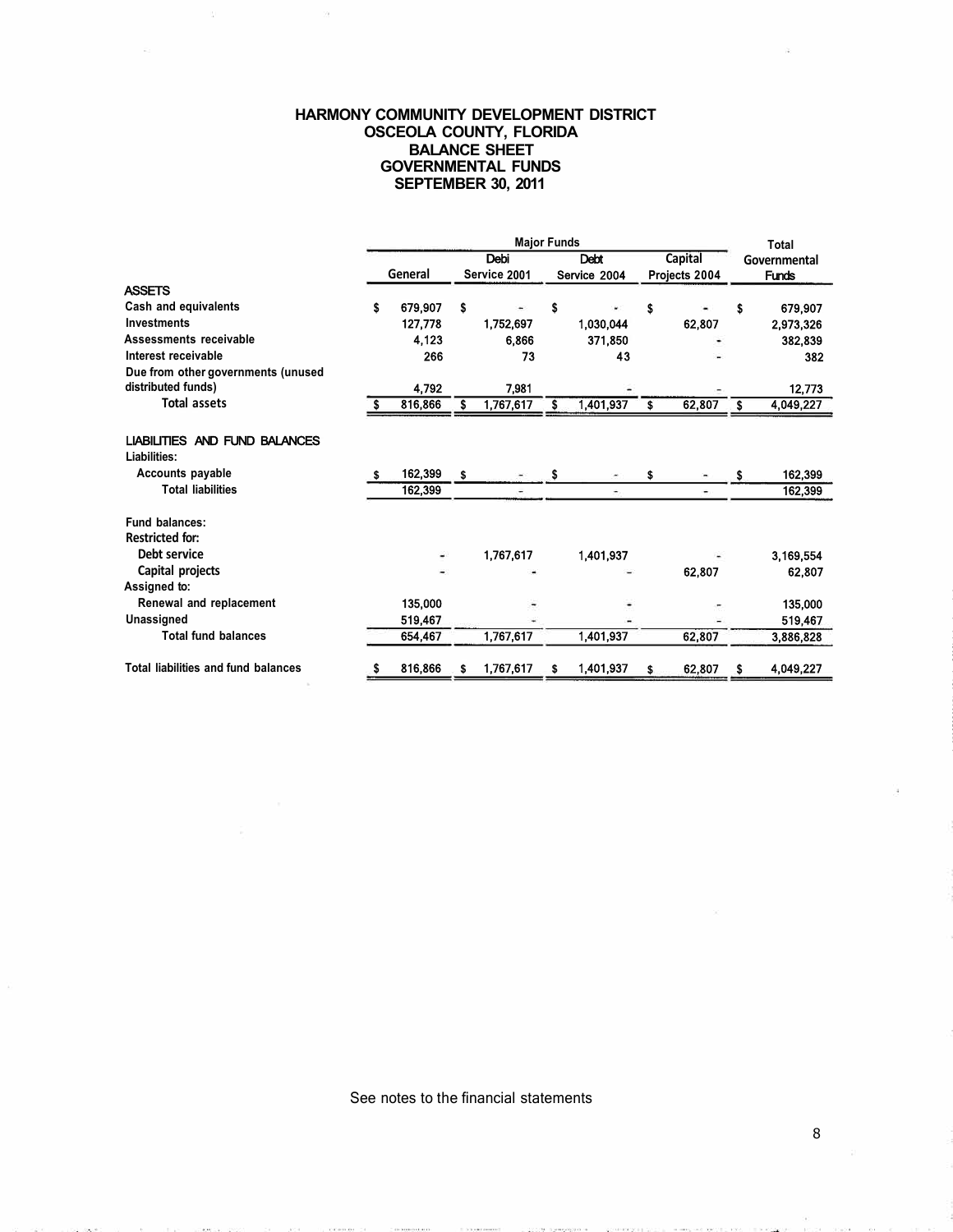# **HARMONY COMMUNITY DEVELOPMENT DISTRICT OSCEOLA COUNTY, FLORIDA RECONCILIATION OF THE BALANCE SHEET- GOVERNMENTAL FUNDS TO THE STATEMENT OF NET ASSETS SEPTEMBER 30, 2011**

| Fund balance - governmental funds                                                                                                                                                                                                                                                                            |                       | \$ | 3,886,828    |
|--------------------------------------------------------------------------------------------------------------------------------------------------------------------------------------------------------------------------------------------------------------------------------------------------------------|-----------------------|----|--------------|
| Amounts reported for governmental activities in the statement<br>of net assets are different because:                                                                                                                                                                                                        |                       |    |              |
| Capital assets used in governmental activities are not<br>financial resources and, therefore, are not reported as assets in the<br>governmental funds. The statement of net assets includes those capital<br>assets, net of any accumulated depreciation, in the net assets to the<br>government as a whole. |                       |    |              |
| Cost of capital assets                                                                                                                                                                                                                                                                                       | 17,333,506            |    |              |
| Accumulated depreciation                                                                                                                                                                                                                                                                                     | (1,848,169).          |    | 15,485,337   |
| Bond issue costs are not financial resources and,<br>therefore are not reported as assets in the governmental funds. The<br>statements of net assets includes these costs, net of amortization.<br>Bond issue costs<br>Accumulated amortization                                                              | 633,823<br>(147, 889) |    | 485,934      |
| Liabilities not due and payable from current available<br>resources are not reported as liabilities in the governmental fund<br>statements. All liabilities, both current and long-term, are reported in the<br>government-wide financial statements.                                                        |                       |    |              |
| Accrued interest payable                                                                                                                                                                                                                                                                                     | (868, 282)            |    |              |
| Bonds payable                                                                                                                                                                                                                                                                                                | (29, 750,000)         |    | (30,618,282) |
| Net assets of governmental activities                                                                                                                                                                                                                                                                        |                       | S  | (10,760,183) |

See notes to the financial statements

2010

 $\omega = -\omega^{-30.112}$ 

湿

 $\tilde{\omega}$   $\tilde{\omega}$ 

s<br>Sisilin<sub>e</sub>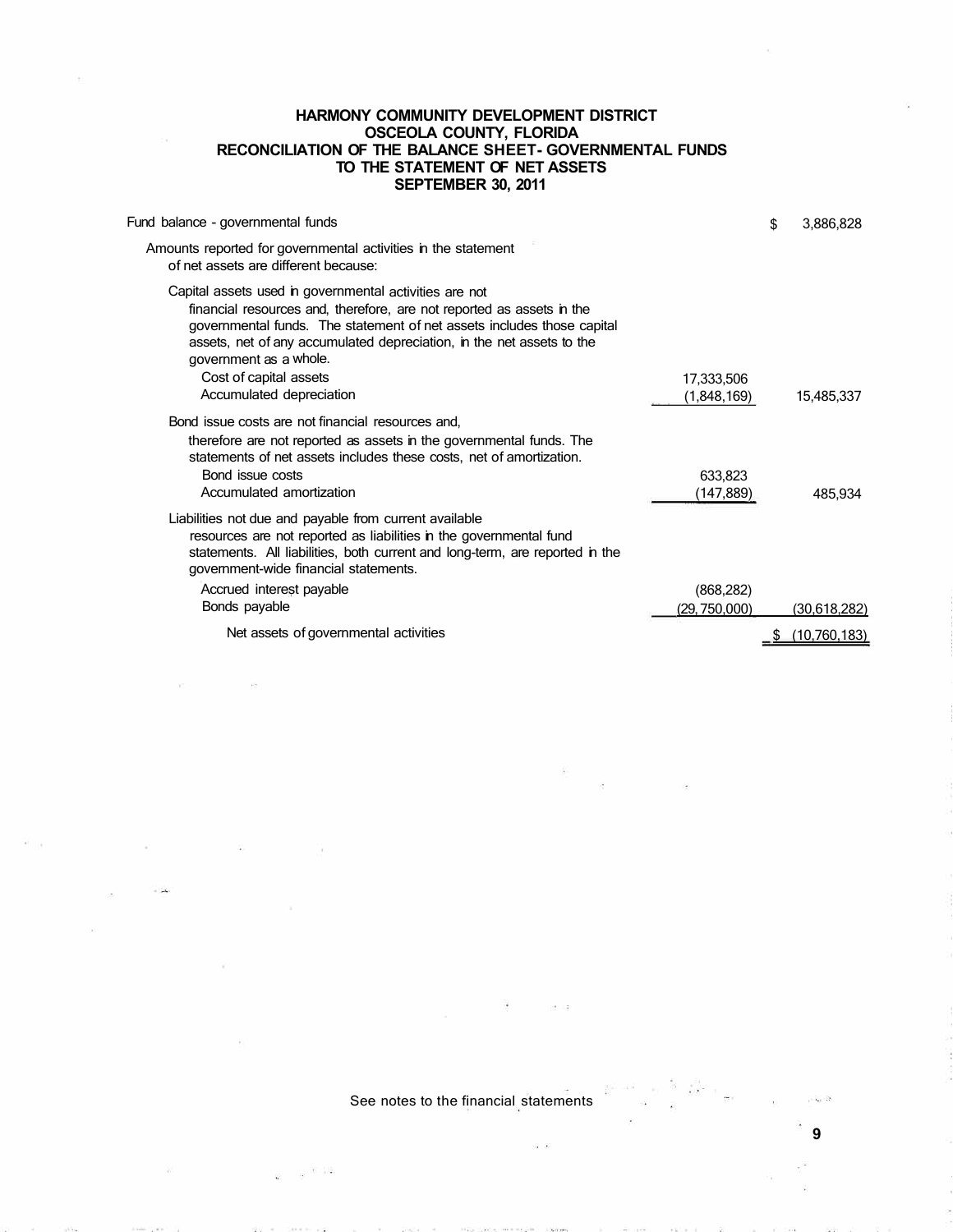# **HARMONY COMMUNITY DEVELOPMENT DISTRICT OSCEOLA COUNTY, FLORIDA STATEMENT OF REVENUES, EXPENDITURES, AND CHANGES IN FUND BALANCES GOVERNMENTAL FUNDS FOR THE FISCAL YEAR ENDED SEPTEMBER 30, 2011**

|                                 | Major Funds     |   |                      |    |                      |   |                          | <b>Total</b> |                              |  |
|---------------------------------|-----------------|---|----------------------|----|----------------------|---|--------------------------|--------------|------------------------------|--|
|                                 | General         |   | Debt<br>Service 2001 |    | Debt<br>Service 2004 |   | Capital<br>Projects 2004 |              | Governmental<br><b>Funds</b> |  |
| <b>REVENUES</b>                 |                 |   |                      |    |                      |   |                          |              |                              |  |
| Assessments                     | \$<br>1,527,057 | S | 1,499,932            | s. | 1,198,145            |   |                          | \$           | 4,225,134                    |  |
| Interest                        | 5.338           |   | 1.929                |    | 1,648                |   | 82                       |              | 8,997                        |  |
| Other revenues                  | 411             |   |                      |    |                      |   |                          |              | 411                          |  |
| <b>Total revenues</b>           | 1,532,806       |   | 1,501,861            |    | 1,199,793            |   | 82                       |              | 4,234,542                    |  |
| <b>EXPENDITURES</b>             |                 |   |                      |    |                      |   |                          |              |                              |  |
| Current                         |                 |   |                      |    |                      |   |                          |              |                              |  |
| General government              | 172,916         |   | 12,399               |    |                      |   | u                        |              | 185,315                      |  |
| Maintenance and operations      | 1,208,766       |   |                      |    |                      |   | ۰                        |              | 1,208,766                    |  |
| Parks and recreation            | 34,843          |   |                      |    |                      |   |                          |              | 34.843                       |  |
| Debt Service:                   |                 |   |                      |    |                      |   |                          |              |                              |  |
| Principal                       |                 |   | 335,000              |    | 225,000              |   |                          |              | 560,000                      |  |
| Interest                        |                 |   | 1,122,663            |    | 1,000,688            |   |                          |              | 2,123,351                    |  |
| Capital outlay                  | 37,812          |   |                      |    |                      |   | 3,900                    |              | 41,712                       |  |
| <b>Total expenditures</b>       | 1,454,337       |   | 1,470,062            |    | 1,225,688            |   | 3,900                    |              | 4,153,987                    |  |
| Excess (deficiency) of revenues |                 |   |                      |    |                      |   |                          |              |                              |  |
| over (under) expenditures       | 78,469          |   | 31,799               |    | (25, 895)            |   | (3,818)                  |              | 80.555                       |  |
| Fund balances - beginning       | 575,998         |   | 1,735,818            |    | 1,427,832            |   | 66,625                   |              | 3,806,273                    |  |
| Fund balances - ending          | \$<br>654.467   | s | 1,767,617            | S  | 1,401,937            | s | 62,807                   |              | \$3,886,828                  |  |

See notes to the financial statements

 $\mathcal{Q}=\varphi_{\mathcal{Q},\mathcal{Q}}(0)$  . Since

Ÿ

 $\mathcal{A}_k = \mathcal{A}_k = \mathcal{A}_k$  .

 $\epsilon_1=0.222$ 

GSA EX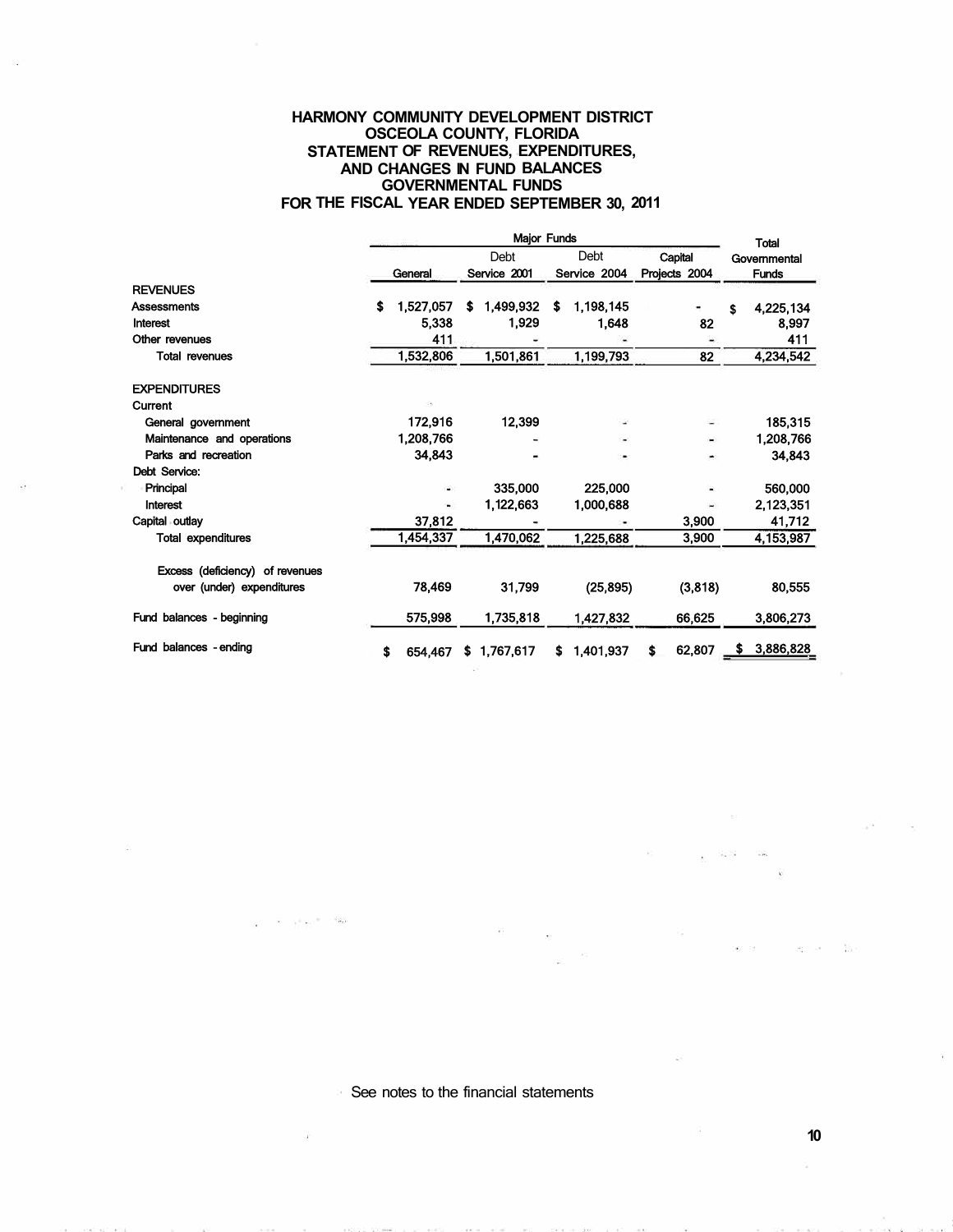# **HARMONY COMMUNITY DEVELOPMENT DISTRICT OSCEOLA COUNTY, FLORIDA RECONCILIATION OF THE STATEMENT OF REVENUES, EXPENDITURES AND CHANGES IN FUND BALANCES OF GOVERNMENTAL FUNDS TO THE STATEMENT OF ACTIVITIES FOR THE FISCAL YEAR ENDED SEPTEMBER 30, 2011**

| Net change in fund balances - total governmental funds                                                                                                                                                                                                | \$<br>80,555 |
|-------------------------------------------------------------------------------------------------------------------------------------------------------------------------------------------------------------------------------------------------------|--------------|
| Amounts reported for governmental activities in the statement of activities<br>are different because:                                                                                                                                                 |              |
| Governmental funds report capital outlays as expenditures; however,<br>the costs of capital assets is eliminated in the statement of activities and<br>capitalized in the statement of net assets.                                                    | 41,712       |
| Depreciation of capital assets is not recognized in the governmental<br>fund statements but is reported as an expense in the statement of activities.                                                                                                 | (461, 893)   |
| The statement of activities reports noncash contributions as revenues but<br>these revenues are not reported in the fund financial statements.                                                                                                        | 36,794       |
| Repayment of long-term liabilities are reported as expenditures in<br>the governmental fund statement but such repayments reduce liabilities in the<br>statement of net assets and are eliminated in the statement of activities.                     | 560,000      |
| Governmental funds report the effect of issuance of costs, premiums,<br>discounts, and similar items when debt is first issued, whereas these amounts are<br>deferred and amortized in the statement of activities.<br>Amortization of issuance costs | (21, 127)    |
| The change in accrued interest on long-term liabilities between the<br>current and prior fiscal year is recorded in the statement of activities but not in the<br>fund financial statements.                                                          | 16,447       |
| Change in net assets of governmental activities                                                                                                                                                                                                       | 252,488      |

## See notes to the financial statements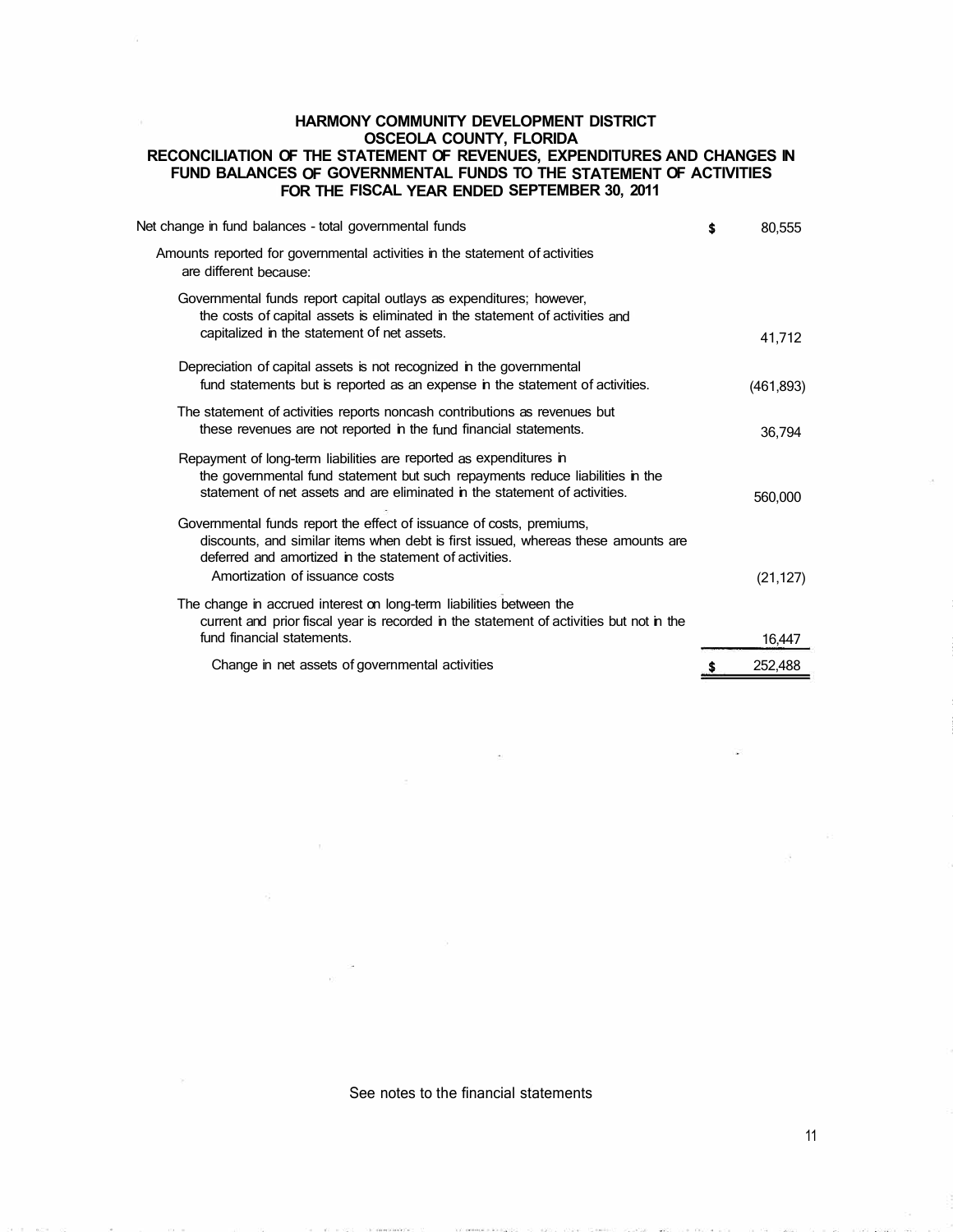# **HARMONY COMMUNITY DEVELOPMENT DISTRICT OSCEOLA COUNTY, FLORIDA NOTES TO FINANCIAL STATEMENTS**

## **NOTE 1 - NATURE OF ORGANIZATION AND REPORTING ENTITY**

Harmony Community Development District (the "District") was established on February 28, 2000 by the Osceola County, Florida Ordinance No. 00-05 pursuant to the Uniform Community Development District Act of 1980, otherwise known as Chapter 190, Florida Statutes. The Act provides among other things, the power to manage basic services for community development, power to borrow money and issue bonds, and to levy and assess non-ad valorem assessments for the financing and delivery of capital infrastructure.

The District was established for the purpose of managing the acquisition, construction, maintenance, operation and financing of a portion of the infrastructure necessary for community development within the District.

The District is governed by the Board of Supervisors ("Board") which is composed of five members. The Supervisors are elected by qualified electors within the District. To carry out the purpose of the District, the Board of Supervisors of the District exercises all powers granted to the District pursuant to Chapter 190, Florida Statutes.

The Board has the responsibility for:

- 1. Assessing and levying assessments.<br>2. Approving budgets.
- 2. Approving budgets.<br>3. Exercising control of
- Exercising control over facilities and properties.
- 4. Controlling the use of funds generated by the District.<br>5. Approving the hiring and firing of key personnel.
- 5. Approving the hiring and firing of key personnel.<br>6. Exercising its financing powers to fund improven
- Exercising its financing powers to fund improvements.

The financial statements were prepared in accordance with Governmental Accounting Standards Board ("GASB'') Statement 14, and Statement 39, an amendment of GASB Statement 14. Under the provisions of those standards, the financial reporting entity consists of the primary government, organizations for which the District Board of Supervisors is considered to be financially accountable, and other organizations for which the nature and significance of their relationship with the District are such that, if excluded, the financial statements of the District would be considered incomplete or misleading. There are no entities considered to be component units of the District; therefore, the financial statements include only the operations of the District.

# **NOTE 2 - SUMMARY OF SIGNIFICANT ACCOUNTING POLICIES**

## **Government-Wide and Fund Financial Statements**

The basic financial statements include both government-wide and fund financial statements.

The government-wide financial statements (i.e., the statement of net assets and the statement of activities) report information on all of the non-fiduciary activities of the primary government. For the most part, the effect of interfund activity has been removed from these statements.

The statement of activities demonstrates the degree to which the direct expenses of a given function or segment is offset by program revenues. *Direct expenses* are those that are clearly identifiable with a specific function or segment. *Program revenues* include 1) charges to customers who purchase, use or directly benefit from goods, services or privileges provided by a given function or segment. Operating-type special assessments for maintenance and debt service are treated as charges for services. and 2) grants and contributions that are restricted to meeting the operational or capital requirements of a particular function or segment. Other items not included among program revenues are reported instead as *general revenues.*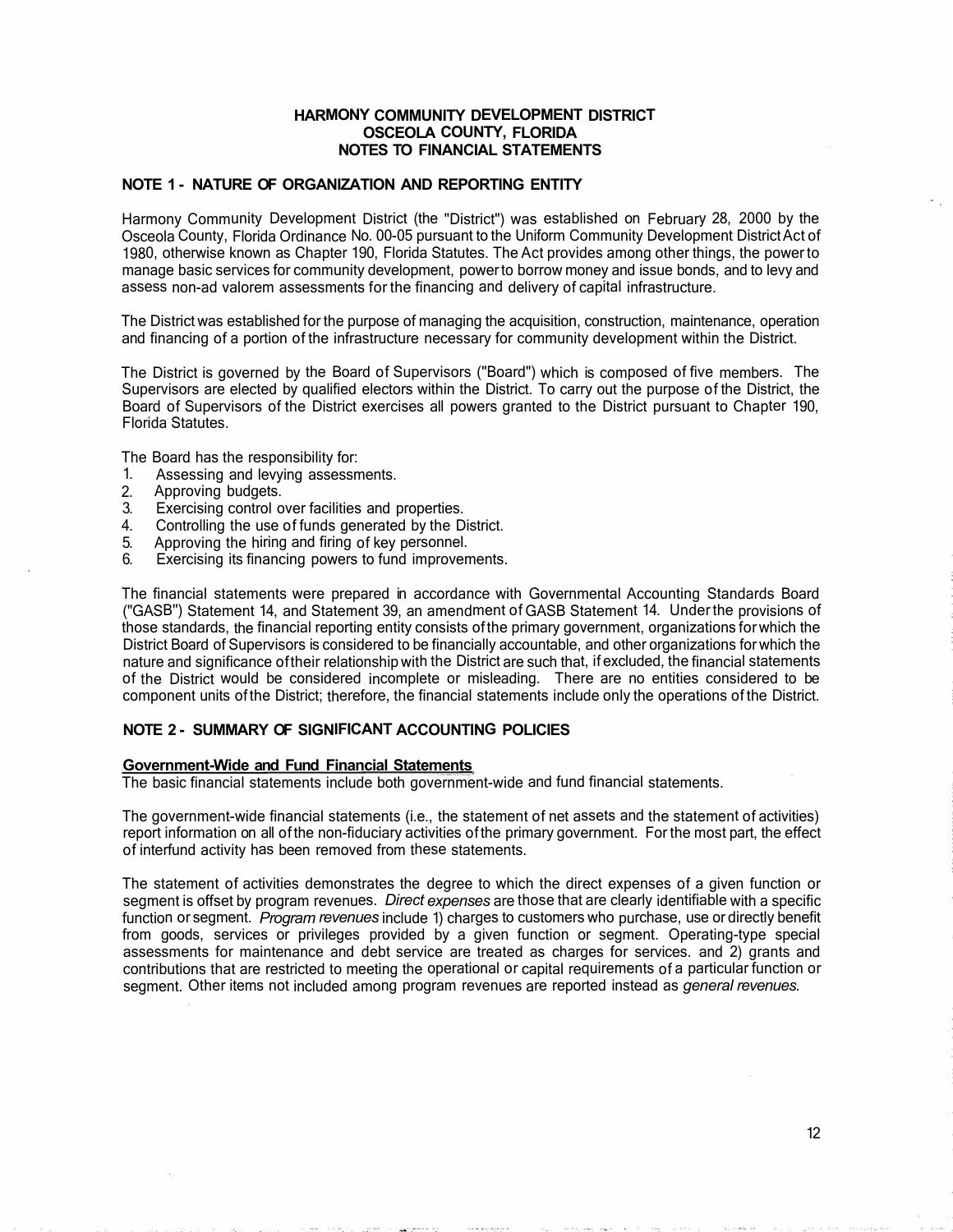## **Measurement Focus. Basis of Accounting and Financial Statement Presentation**

The government-wide financial statements are reported using the *economic resources measurement* focus and the *accrual basis of accounting*. Revenues are recorded when earned and expenses are recorded when a liability is incurred, regardless of the timing of related cash flows. Assessments are recognized as revenues in the year for which they are levied. Grants and similar items are to be recognized as revenue as soon as all eligibility requirements imposed by the provider have been met.

Governmental fund financial statements are reported using the *current financial resources measurement focus* and the *modified accrual basis of accounting*. Revenues are recognized as soon as they are both measurable and available. Revenues are considered to be *available* when they are collectible within the current period or soon enough thereafter to pay liabilities of the current period. For this purpose, the government considers revenues to be available if they are collected within 60 days of the end of the current fiscal period. Expenditures are recorded when a liability is incurred, as under accrual accounting. However, debt service expenditures are recorded only when payment is due.

## Assessments

Assessments are non-ad valorem assessments on benefited lands within the District. Assessments are imposed and levied to pay for the operations and maintenance by the District of its systems and facilities provided to the property. For debt service, certain amounts are collected at lot closings as advance payments and are used to prepay a portion of the Bonds outstanding. Otherwise, assessments are collected annually to provide funds for the debt service on the portion of the Bonds which are not paid with prepaid assessments. The fiscal year for which annual assessments are levied begins on October 1 with discounts available for payments through February 28 and become delinquent on April 1. The District's annual assessments for operations and debt service are billed and collected by the County Tax Collector for non-Developer owned parcels or lots. For certain Developer owned acres, parcels or lots the District bills and collects the annual assessments. The amounts remitted to the District are net of applicable discounts or necessary administrative costs reimbursements and collection costs compensation. For assessments billed and collected by the District, there are no discounts to date authorized by the District. In addition, amounts remitted by the County Tax Collector include interest on monies held from the day of collection to the day of distribution.

Assessments and interest associated with the current fiscal period are considered to be susceptible to accrual and are recognized as revenues of the current fiscal period. The portion of assessments receivable due within the current fiscal period is considered to be susceptible to accrual as revenue of the current period. All other revenue items are considered to be measurable and available only when cash is received by the government.

The District reports the following major governmental funds:

#### General Fund

The general fund is the general operating fund of the District. It is used to account for all financial resources except those required to be accounted for in another fund.

# Debt Service Fund 2001

The debt service fund is used to account for the accumulation of resources for the annual payment of principal and interest on the Series 2001 Bonds.

### Debt Service Fund 2004

The debt service fund is used to account for the accumulation of resources for the annual payment of principal and interest on the Series 2004 Bonds.

# Capital Proiects Fund 2004

This fund accounts for the financial resources to be used for the acquisition or construction of major infrastructure within the District.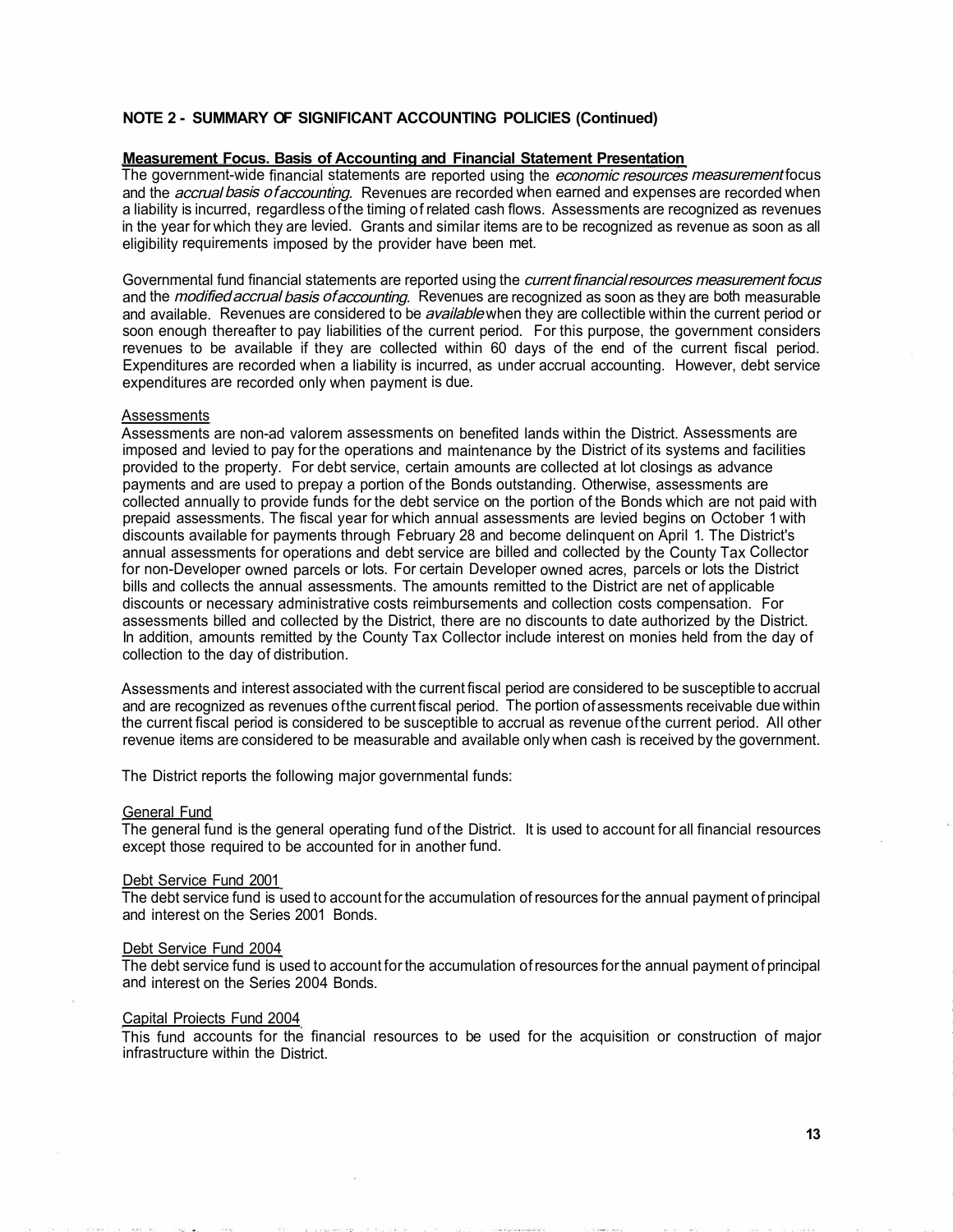## **Measurement Focus. Basis of Accounting and Financial Statement Presentation (Continued)**

As a general rule, the effect of interfund activity has been eliminated from the government-wide financial statements.

When both restrtcted and unrestricted resources are available for use, it is the government's policy to use restricted resources first for qualifying expenditures, then unrestricted resources as they are needed.

## **Assets. Liabilities and Net Assets or Equity**

### Restricted Assets

These assets represent cash and investments set aside pursuant to Bond covenants or other contractual restrictions.

# Deposits and Investments

The District's cash and cash equivalents are considered to be cash on hand and demand deposits.

The District has elected to proceed under the Alternative Investment Guidelines as set forth in Section 218.415 (17) Florida Statutes. The District may invest any surplus public funds in the following:

- a) The Local Government Surplus Trust Funds, or any intergovernmental investment pool authorized pursuant to the Flortda lnterlocal Cooperation Act;
- b) Securities and Exchange Commission registered money market funds with the highest credit quality rating from a nationally recognized rating agency;
- c) Interest bearing time deposits or savings accounts in qualified public depositories;
- d) Direct obligations of the U.S. Treasury.

Securities listed in paragraphs c and d shall be invested to provide sufficient liquidity to pay obligations as they come due. In addition, surplus funds may be deposited into certificates of deposit which are insured and any unspent Bond proceeds are required to be held in investments as specified in the Bond Indenture.

The Distrtct records all interest revenue related to investment activities in the respective funds and reports investments at fair value.

# Inventories and Prepaid Items

Inventories of governmental funds are recorded as expenditures when consumed rather than when purchased.

Certain payments to vendors reflect costs applicable to future accounting periods and are recorded as prepaid items in both government-wide and fund financial statements.

#### Capital Assets

Capital assets, which include property, plant and equipment, and infrastructure assets (e.g., roads, sidewalks and similar items) are repo)'ted in the government activities columns in the government-wide financial statements. Capital assets are defined by the government as assets with an initial, individual cost of more than \$5,000 (amount not rounded) and an estimated useful life in excess of two years. Such assets are recorded at historical cost or estimated historical cost if purchased or constructed. Donated capital assets are recorded at estimated fair market value at the date of donation.

The costs of normal maintenance and repairs that do not add to the value of the asset or materially extend assets lives are not capitalized. Major outlays for capital assets and improvements are capitalized as projects are constructed.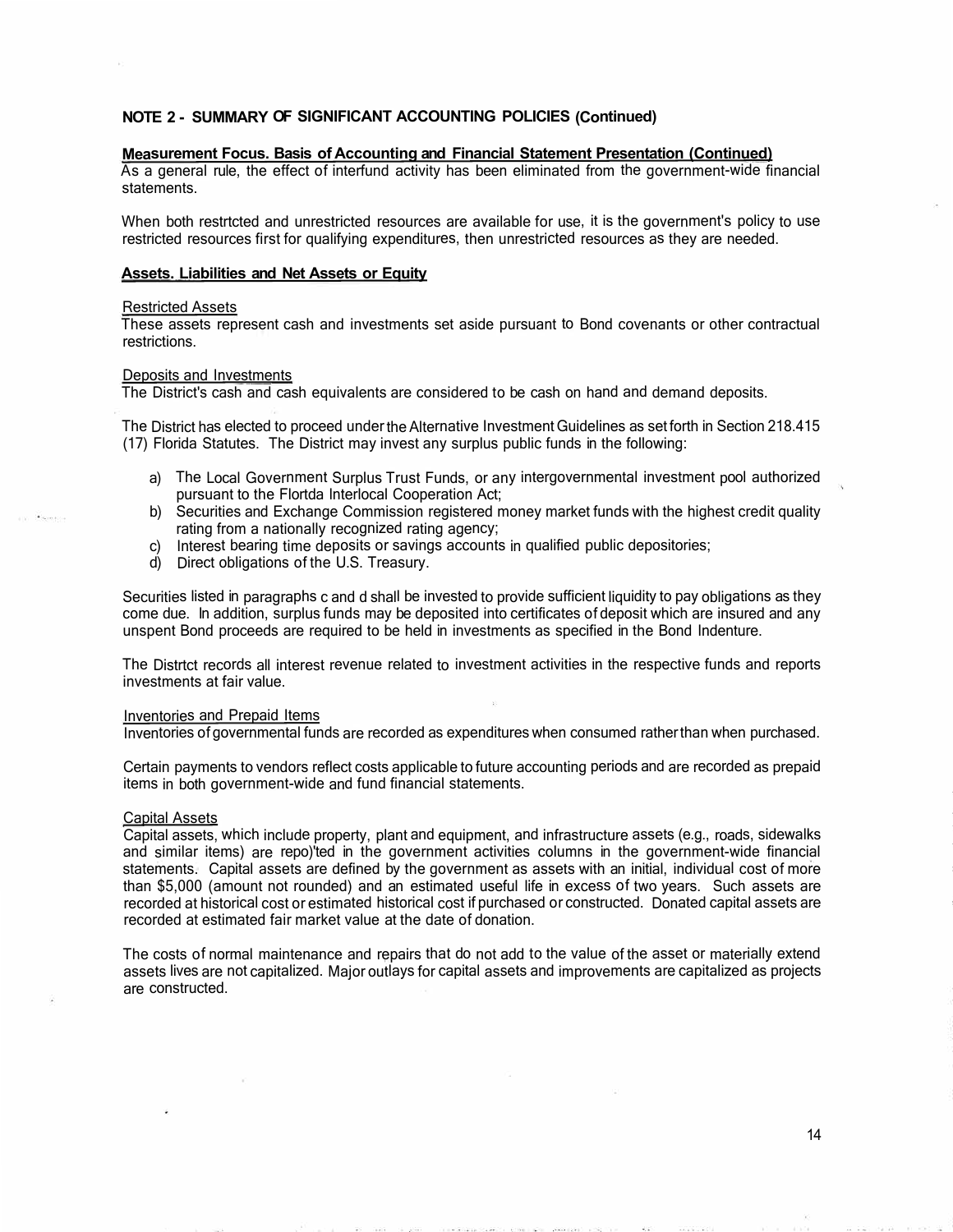# **Assets, Liabilities and Net Assets or Equity (Continued)**

### Capital Assets {Continued)

Property, plant and equipment of the District are depreciated using the straight-line method over the following estimated useful lives:

| Assets                  | Years |
|-------------------------|-------|
| Equipment               | 10    |
| Infrastructure          | 15    |
| Recreational facilities | 30    |

In the governmental fund financial statements, amounts incurred for the acquisition of capital assets are reported as fund expenditures. Depreciation expense is not reported in the governmental fund financial statements.

## Deferred Charges

In a prior year, in connection with the issuance of certain debt, the District incurred costs totaling \$633,823. In the government-wide financial statements, that amount has been capitalized and amortized over the estimated life of the Bonds. At September 30, 2011, the District reported accumulated amortization of \$147,889.

### Deferred Revenue

Governmental funds report deferred revenue in connection with receivables for revenues that are not considered to be available to liquidate liabilities of the current period. Governmental funds also defer revenue recognition in connection with resources that have been received, but not yet earned.

### Long-Term Obligations

In the government-wide financial statements long-term debt and other long-term obligations are reported as liabilities in the statement of net assets. Bond premiums and discounts, as well as issuance costs, are deferred and amortized ratably over the life of the Bonds. Bonds payable are reported net of premiums or discounts.

In the fund financial statements, governmental fund types recognize premiums and discounts, as well as issuance costs, during the current period. The face amount of debt issued is reported as other financing sources. Premiums received on debt issuances are reported as other financing sources while discounts on debt issuances are reported as other financing uses. Issuance costs, whether ornot withheld from the actual debt proceeds received, are reported as debt service expenditures.

### Fund Equity/Net Assets

In the fund financial statements, governmental funds report non spendable and restricted fund balance for amounts that are not available for appropriation or are legally restricted by outside parties for use for a specific purpose. Assignments of fund balance represent tentative management plans that are subject to change. Under GASB 54, Fund Balance Reporting and Governmental Fund Type Definitions, fund balances are required to be reported according to the following classifications:

Non-spendable fund balance  $-$  Amounts that are (a) not in spendable form or (b) legally or contractually required to be maintained intact. "Not in spendable form" includes items that are not expected to be converted to cash (such as inventories and prepaid amounts) and items such as long-term amount of loans and notes receivable, as well as property acquired for resale. The corpus (or principal) of a permanent fund is an example of an amount that is legally or contractually required to be maintained intact.

Restricted fund balance -Amounts that can be spent only for specific purposes stipulated by (a) external resource providers such as creditors (by debt covenants}, granters, contributors, or laws or regulations of other governments; or (b) imposed by law through constitutional provisions or enabling legislation.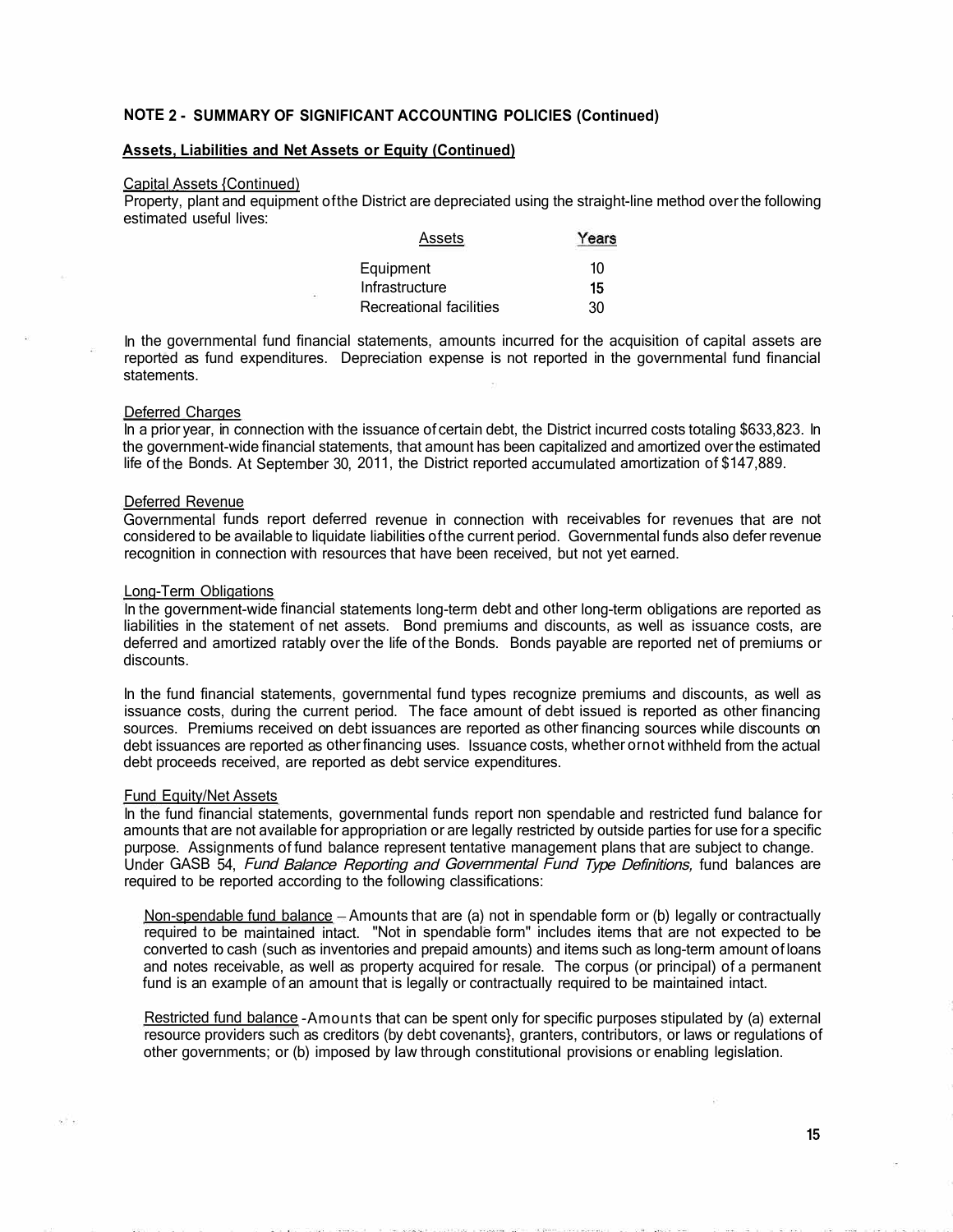## **Assets. Liabilities and Net Assets or Equity (Continued)**

## Fund Equity/Net Assets (Continued)

Committed fund balance -Amounts that can be used only for the specific purposes determined by a formal action (resolution) of the Board of Supervisors. Commitments may be changed or lifted only by the Board of Supervisors taking the same formal action (resolution) that imposed the constraint originally. Resources accumulated pursuant to stabilization arrangements sometimes are reported in this category.

Assigned fund balance - Includes spendable fund balance amounts established by Board of Supervisors that are intended to be used for specific purposes that are neither considered restricted nor committed.

Unassigned fund balance - Unassigned fund balance is the residual classification for the general fund. This classification represents fund balance that has not been assigned to other funds and that has not been restricted, committed, or assigned to specific purposes within the general fund. Unassigned fund balance may also include negative balances for any governmental fund if expenditures exceed amounts restricted, committed, or assigned for those specific purposes.

The District first uses committed fund balance, followed by assigned fund balance and then unassigned fund balance when expenditures are incurred for purposes for which amounts in any of the unrestricted fund balance classifications could be used.

Net assets in the government-wide financial statements are categorized as invested in capital assets, net of related debt, restricted or unrestricted. Invested in capital assets, net of related debt represents net assets related to infrastructure and property, plant and equipment, net of any related debt. Restricted net assets represent the assets restricted by the District's Bond covenants or other contractual restrictions.

## **Other Disclosures**

## Use of Estimates

The preparation of financial statements in conformity with generally accepted accounting principles requires management to make estimates and assumptions that affect the reported amounts of assets and liabilities, and disclosure of contingent assets and liabilities at the date of the financial statements, and the reported amounts of revenues and expenditures during the reporting period. Actual results could differ from those estimates.

## **NOTE 3 - BUDGETARY INFORMATION**

The District is required to establish a budgetary system and an approved Annual Budget. Annual Budgets are adopted on a basis consistent with generally accepted accounting principles for the general fund. All annual appropriations lapse at fiscal year end.

The District follows these procedures in establishing the budgetary data reflected in the financial statements.

- a) Each year the District Manager submits to the District Board a proposed operating budget for the fiscal year commencing the following October 1.
- b) Public hearings are conducted to obtain comments.
- c) Prior to October 1, the budget is legally adopted by the District Board.
- d) All budget changes must be approved by the District Board.
- e) The budgets are adopted on a basis consistent with generally accepted accounting principles.
- f) Unused appropriation for annually budgeted funds lapse at the end of the year.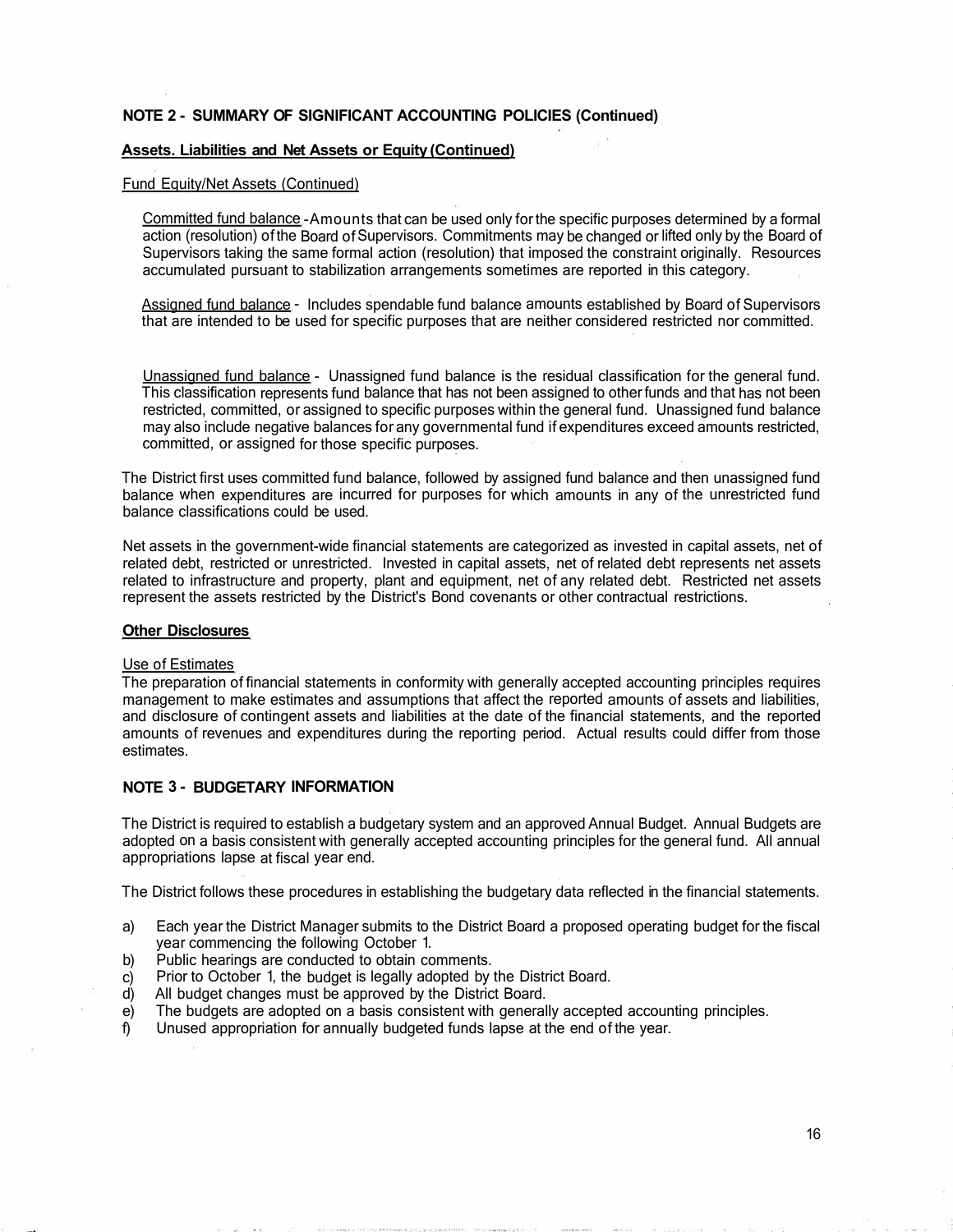# **NOTE 4 - DEPOSITS AND INVESTMENTS**

# **Deposits**

The District's cash balances, including the certificate of deposit shown below, were entirely covered by federal depository insurance or by a collateral pool pledged to the State Treasurer. Florida Statutes Chapter 280, "Florida Security for Public Deposits Act", requires all qualified depositories to deposit with the Treasurer or another banking institution eligible collateral equal to various percentages of the average daily balance for each month of all public deposits in excess of any applicable deposit insurance held. The percentage of eligible collateral (generally, U.S. Governmental and agency securities, state or local government debt, or corporate bonds) to public deposits is dependent upon the depository's financial history and its compliance with Chapter 280. In the event of a failure of a qualified public depository, the remaining public depositories would be responsible for covering any resulting losses.

### **Investments**

The District's investments were held as follows at September 30, 2011:

|                                         | <b>Fair Value</b> | Credit Risk | <b>Maturities</b> |
|-----------------------------------------|-------------------|-------------|-------------------|
| US Bank N.A. Open Commercial paper      | 2.845.548         | S&P A-1+    | Open              |
| Centerstate Bank Certificate of deposit | 127.778           | N/A         | 7/6/2014          |
|                                         | 2,973,326         |             |                   |

*Custodial risk* - For an investment, custodial credit risk is the risk that, in the event of the failure of the counterparty, the District will not be able to recover the value of the investments or collateral securities that are in the possession of an outside party. The District has no formal policy for custodial risk. The commercial paper investments are held by the trustee or agent but not in the District's name.

*Credit risk* - For investments, credit risk is generally the risk that an issuer of an investment will not fulfill its obligation to the holder of the investment. This is measured by the assignment of a rating by a nationally recognized statistical rating organization. Investment ratings by investment type are included in the preceding summary of investments.

*Concentration risk-* The District places no limit on the amount the District may invest in any one issuer.

*Interest rate risk-* The District does not have a formal policy that limits investment maturities as a means of managing exposure to fair value losses arising from increasing interest rates.

However, the Bond Indenture limits the type of investments held using unspent proceeds.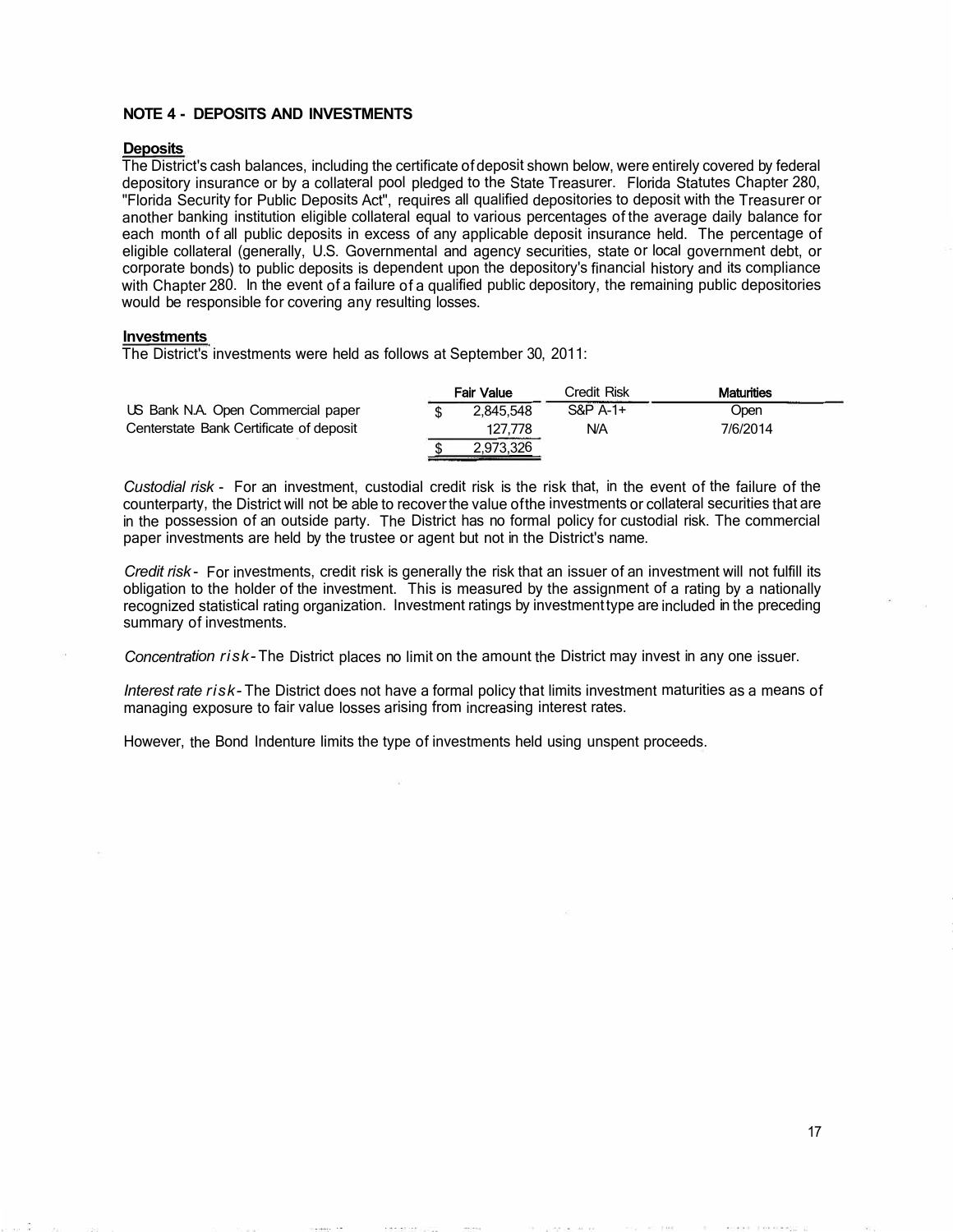## **NOTE 5 - CAPITAL ASSETS**

Capital asset activity for the fiscal year ended September 30, 2011 was as follows:

|                                              | Beginning<br><b>Balance</b> |            | <b>Additions</b> |            |    | <b>Reductions</b> | Ending<br><b>Balance</b> |              |  |
|----------------------------------------------|-----------------------------|------------|------------------|------------|----|-------------------|--------------------------|--------------|--|
| Governmental activities                      |                             |            |                  |            |    |                   |                          |              |  |
| Capital assets, not being depreciated        |                             |            |                  |            |    |                   |                          |              |  |
| Land and land improvements                   |                             | 8,543,600  | \$               |            | s  |                   | S                        | 8,543,600    |  |
| Total capital assets, not being depreciated  |                             | 8,543,600  |                  |            |    |                   |                          | 8,543,600    |  |
| Capital assets, being depreciated            |                             |            |                  |            |    |                   |                          |              |  |
| Infrastructure                               |                             | 4,957,111  |                  | 48,694     |    |                   |                          | 5,005,805    |  |
| Recreational                                 |                             | 3,698,287  |                  | 22,218     |    |                   |                          | 3,720,505    |  |
| Equipment                                    |                             | 56,002     |                  | 7,594      |    |                   |                          | 63,596       |  |
| Total capital assets, being depreciated      |                             | 8,711,400  |                  | 78,506     |    |                   |                          | 8,789,906    |  |
| Less accumulated depreciation for:           |                             |            |                  |            |    |                   |                          |              |  |
| Infrastructure                               |                             | 987,888    |                  | 331,438    |    |                   |                          | 1,319,326    |  |
| Recreational                                 |                             | 377,050    |                  | 123,738    |    |                   |                          | 500,788      |  |
| Equipment                                    |                             | 21,338     |                  | 6,717      |    |                   |                          | 28,055       |  |
| Total accumulated depreciation               |                             | 1.386,276  |                  | 461,893    |    |                   |                          | 1,848,169    |  |
| Total capital assets, being depreciated, net |                             | 7,325,124  |                  | (383, 387) |    |                   |                          | 6,941,737    |  |
| Governmental activities capital assets, net  |                             | 15,868,724 | \$               | (383, 387) | \$ |                   |                          | \$15,485,337 |  |

During the current fiscal year, infrastructure improvements of approximately \$48,694 were completed of which \$36,794 was funded by the Developer. In addition, the District incurred approximately \$30,000 in fencing and security gate assets.

Depreciation expense was charged to function/program as follows:

| Maintenance and operations        | \$<br>338.155 |
|-----------------------------------|---------------|
| Parks and recreation              | 123,738       |
| <b>Total depreciation expense</b> | 461.893       |

# **NOTE 6 - LONG TERM LIABILITIES**

### **Capital Improvement Revenue Bonds Series 2001**

On October 9, 2001 the District issued \$17,700,000 of Capital Improvement Revenue Bonds Series 2001, due on May 1, 2032 with a fixed interest rate of 7.25%. Interest is payable semiannually on each May 1 and November 1. Principal is payable on an annual basis commencing May 1, 2003 through May 1, 2032.

The Series 2001 Bonds are subject to redemption at the option of the District prior to their maturity. The Bonds are subject to extraordinary mandatory redemption prior to their selected maturity in the manner determined by the Bond Registrar if certain events occurred as outlined in the Bond Indenture. This occurred during the fiscal year ended September 30, 2011 as the District collected prepaid assessments from lot owners and prepaid \$30,000 of the Bonds. See Note 11 for additional call amounts subsequent to year end.

The Bond Indenture established a debt service reserve requirement as well as other restrictions and requirements relating principally to the use of proceeds and the procedures to be followed by the District on assessments to property owners. The District agrees to levy special assessments in annual amounts adequate to provide payment of debt service and to meet the reserve requirements. The District is in compliance with the requirements of the Bond Indenture at September 30, 2011.

The Bond Indenture requires that the District obtain a \$5,000,000 letter of credit which can be utilized by the Trustee in the event that sufficient funds are not available to cover the required debt service payments. The District does not currently have a letter of credit. There is an insurance policy and mortgage security agreement in place through the District's trust account.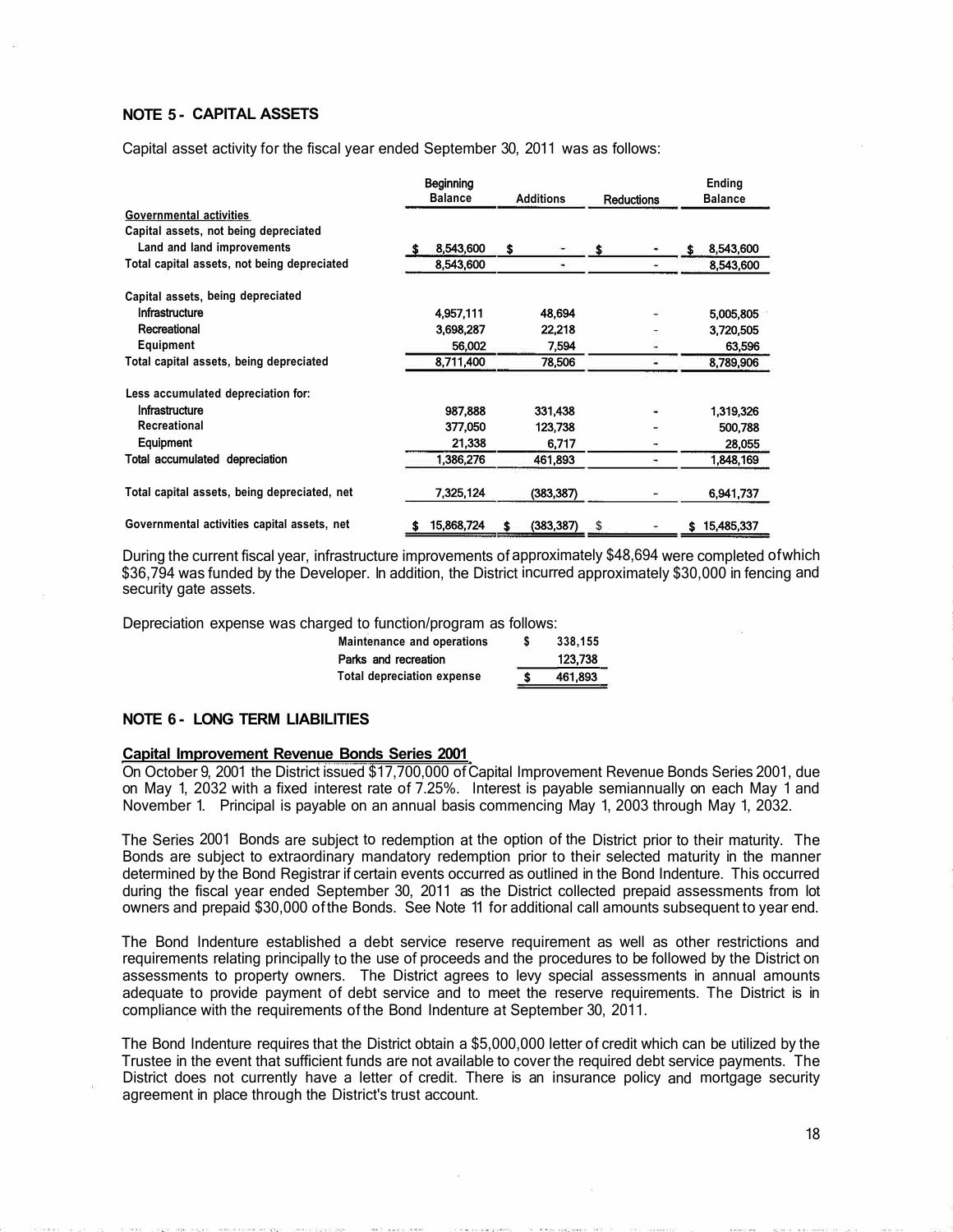## **NOTE 6 - LONG TERM LIABILITIES (Continued)**

# **Capital Improvement Revenue Bonds Series 2004**

On December 10, 2004 the District issued \$15,490,000 of Capital Improvement Revenue Bonds Series 2004, due on May 1, 2036 with a fixed interest rate of 6. 75%. Interest is payable semiannually on each May 1 and November 1 commencing May 1, 2006. Principal is payable on an annual basis commencing May 1, 2007.

The Series 2004 Bonds are subject to redemption at the option of the District prior to their maturity. The Bonds are subject to extraordinary mandatory redemption prior to their selected maturity in the manner determined by the Bond Registrar if certain events occurred as outlined in the Bond Indenture.

The Bond Indenture established a debt service reserve requirement as well as certain other restrictions and requirements relating principally to the use of proceeds and the procedures to be followed by the District on assessments to property owners. The District agrees to levy special assessments in annual amounts adequate to provide payment of debt service and to meet the reserve requirements. The District is in compliance with the requirements of the Bond Indenture at September 30, 2011.

# **Long-term debt activity**

Changes in long-term liability activity for the fiscal year ended September 30, 2011 were as follows:

| <b>Beginning</b><br><b>Balance</b> | <b>Additions</b> |         | Ending<br><b>Balance</b> | Due Within<br>One Year |  |  |
|------------------------------------|------------------|---------|--------------------------|------------------------|--|--|
|                                    |                  |         |                          |                        |  |  |
|                                    |                  |         |                          |                        |  |  |
|                                    |                  |         | $$15,150,000$ \$ 325,000 |                        |  |  |
| 14.825.000                         |                  | 225,000 | 14.600.000               | 245,000                |  |  |
| 30,310,000                         |                  | 560,000 | \$29.750.000             | 570.000                |  |  |
|                                    | \$15,485,000     |         | Reductions<br>\$335,000  |                        |  |  |

At September 30, 2011, the scheduled debt service requirements on the long - term debt were as follows:

|                              | <b>Activities</b><br>Governmental |                       |    |            |    |            |  |
|------------------------------|-----------------------------------|-----------------------|----|------------|----|------------|--|
| Year ending<br>September 30: |                                   | Interest<br>Principal |    |            |    | Total      |  |
| 2012                         | \$                                | 570,000               | \$ | 2,083,875  | \$ | 2,653,875  |  |
| 2013                         |                                   | 605,000               |    | 2,043,775  |    | 2,648,775  |  |
| 2014                         |                                   | 650,000               |    | 2,001,188  |    | 2,651,188  |  |
| 2015                         |                                   | 690,000               |    | 1,955,438  |    | 2,645,438  |  |
| 2016                         |                                   | 740,000               |    | 1,906,863  |    | 2,646,863  |  |
| 2017-2021                    |                                   | 4,590,000             |    | 8,672,413  |    | 13,262,413 |  |
| 2022-2026                    |                                   | 6,465,000             |    | 6,808,250  |    | 13,273,250 |  |
| 2027-2031                    |                                   | 9,070,000             |    | 4,187,975  |    | 13,257,975 |  |
| 2032-2036                    |                                   | 6,370,000             |    | 1,162,250  |    | 7,532,250  |  |
| Total                        |                                   | 29,750,000            | \$ | 30,822,027 | \$ | 60,572,027 |  |

### **NOTE 7 - DEVELOPER TRANSACTIONS**

The Developer (Harmony Development Co., LLC) owns a portion of land within the District; therefore, revenues in the general and debt service funds include non ad-valorem assessments billed by the District. Developer assessment revenue for the fiscal year ended September 30, 2011 for the general fund totaled \$914,363. For debt service, Developer revenue for the fiscal year ended September 30, 2011 was \$432,426 for the Series 2001 Bonds and \$1,198,145 for debt service on the Series 2004 Bonds, which includes a receivable of \$371,850 for the Series 2004 Bonds. The receivable was collected subsequent to year end.

The District's activity is dependent on the continued involvement of the Developer, the loss of which could have a material adverse effect on the District's operations.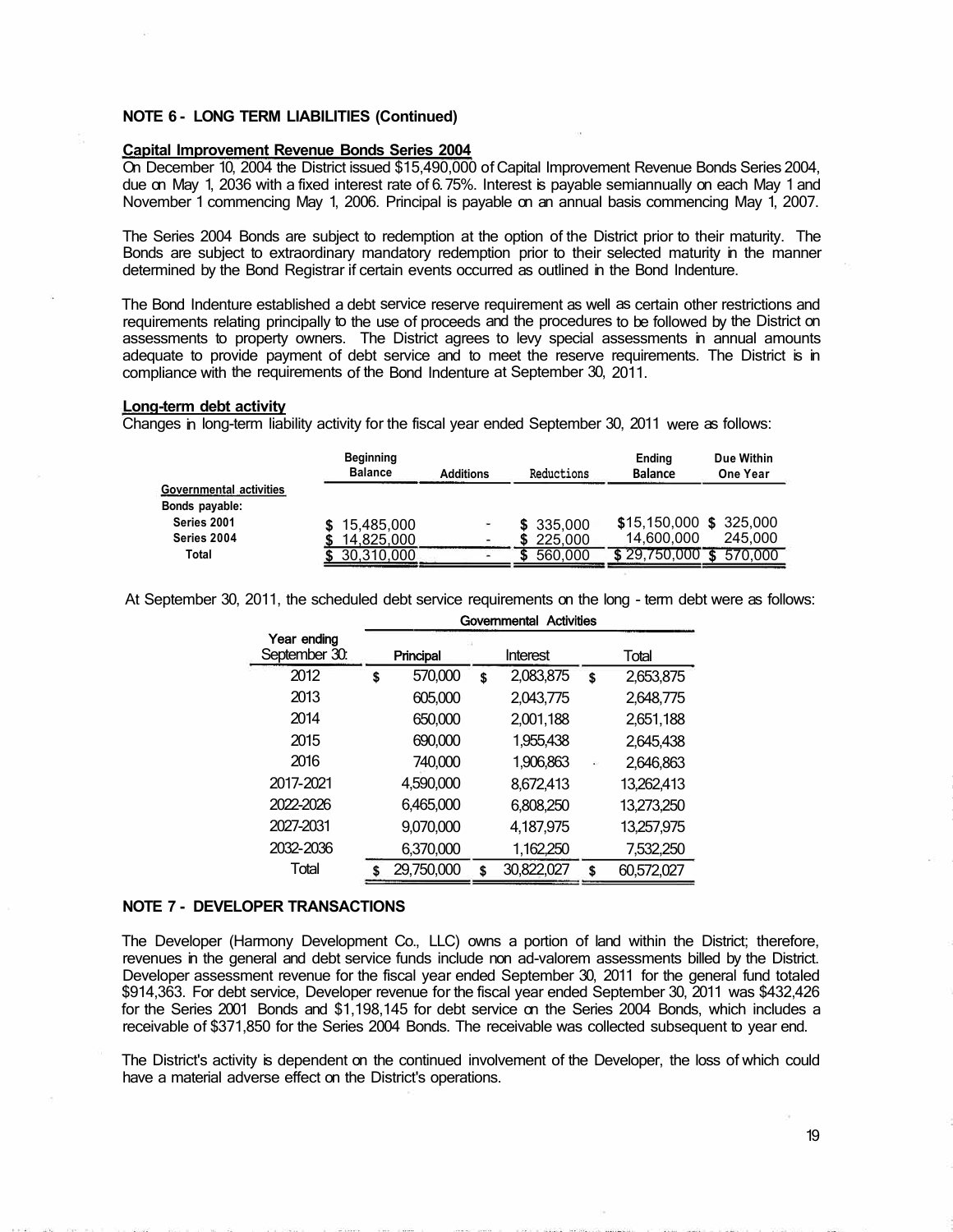## **NOTE 8 - DEFICIT FUND EQUITY**

The District has a government-wide net asset deficit balance of (\$10,760,183) as of September 30, 2011. There is no such deficit reflected in the governmental fund statements. In a prior year certain assets were financed through the issuance of long-term debt but were conveyed to other entities for ownership and maintenance. Those capitals assets are not included in the assets of the District; however, the long-term debt associated with those assets remains a liability of the District.

## **NOTE 9 - MANAGEMENT COMPANY**

The District has contracted with a management company to manage the works of the District, including to perform services such as financial and accounting advisory services. Certain employees of the management company also serve as officers of the District. Under the agreement, the District compensates the management company for management, accounting, financial reporting, computer and other administrative costs.

## **NOTE 10 - RISK MANAGEMENT**

The District is exposed to various risks of loss related to torts; theft of, damage to, and destruction of assets; errors and omissions; and natural disasters. The District has obtained commercial insurance from independent third parties to mitigate the costs of these risks; coverage may not extend to all situations. Settled claims from these risks have not exceeded commercial insurance coverage over the past three years.

## **NOTE 11 - SUBSEQUENT EVENTS**

### **Bond Payments**

Subsequent to year end, the District prepaid \$30,000 of the Series 2001 Bonds. The prepayment was an extraordinary mandatory redemption as outlined in the Bond Indenture.

20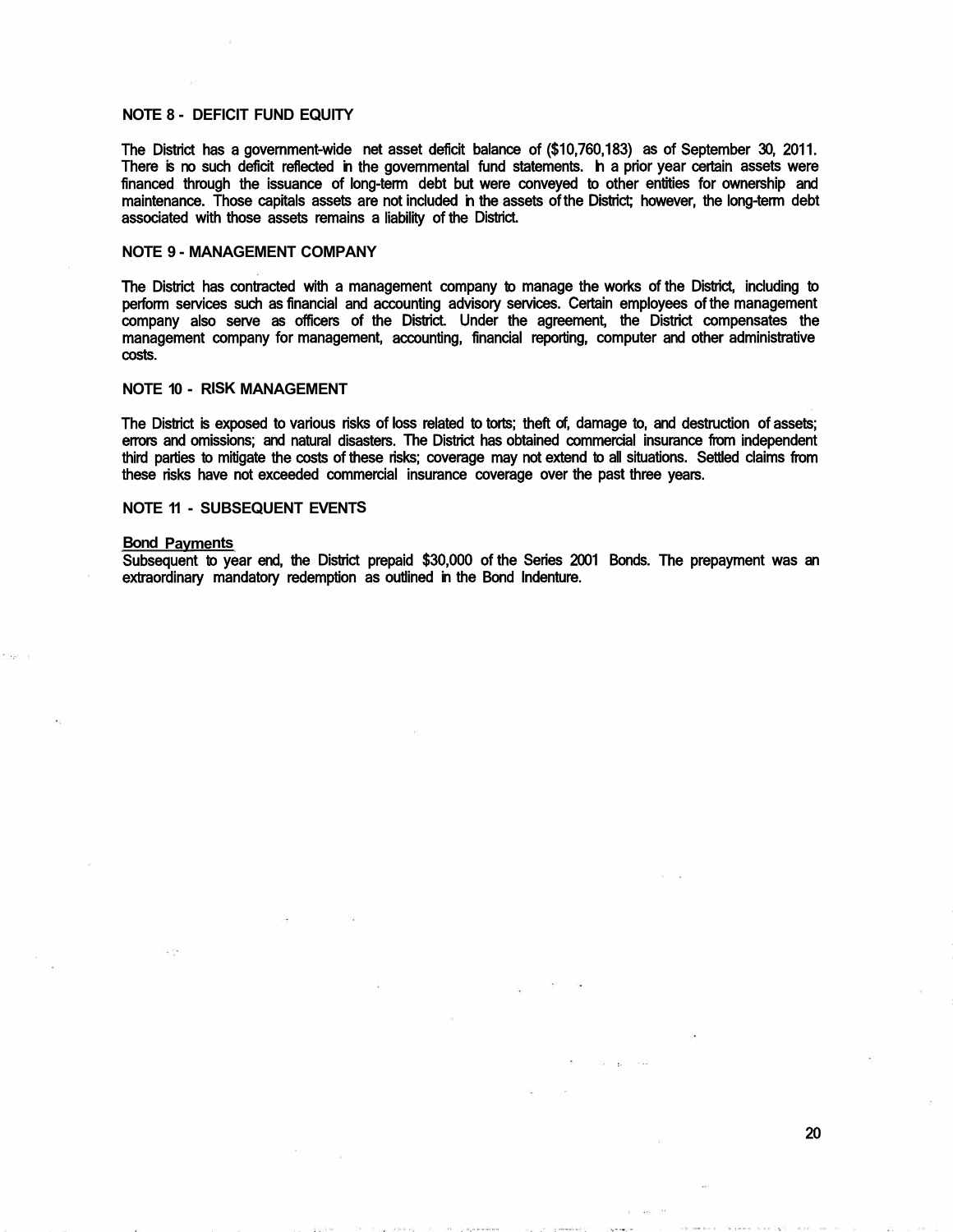# **HARMONY COMMUNITY DEVELOPMENT DISTRICT OSCEOLA COUNTY, FLORIDA SCHEDULE OF REVENUES, EXPENDITURES AND CHANGES IN FUND BALANCE - BUDGET AND ACTUAL - GENERAL FUND FOR THE FISCAL YEAR ENDED SEPTEMBER 30, 2011**

|                                  |                         |           |       |           |         |           |            | Variance<br>with Final<br>Budget- |
|----------------------------------|-------------------------|-----------|-------|-----------|---------|-----------|------------|-----------------------------------|
|                                  | <b>Budgeted Amounts</b> |           |       |           | Actual  | Positive  |            |                                   |
|                                  | Original                |           | Final |           | Amounts |           | (Negative) |                                   |
| <b>REVENUES</b>                  |                         |           |       |           |         |           |            |                                   |
| Assessments - Tax collector      | \$                      | 597,840   | \$    | 597,840   | \$      | 612,693   | \$         | 14,853                            |
| Assessments - District collected |                         | 914.363   |       | 914,363   |         | 914,364   |            |                                   |
| Interest and other revenue       |                         | 1,500     |       | 1,500     |         | 5,749     |            | 4,249                             |
| <b>Total revenues</b>            |                         | 1,513,703 |       | 1,513,703 |         | 1,532,806 |            | 19,103                            |
| <b>EXPENDITURES</b><br>Current:  |                         |           |       |           |         |           |            |                                   |
| General government               |                         | 180,652   |       | 180,652   |         | 172,916   |            | 7,736                             |
| Maintenance and operations       |                         | 1,262,052 |       | 1,268,865 |         | 1,208,766 |            | 60,099                            |
| Parks and recreation             |                         | 71,000    |       | 64,187    |         | 34,843    |            | 29,344                            |
| Capital outlay                   |                         |           |       |           |         | 37,812    |            | (37,812)                          |
| Total expenditures               |                         | 1,513,704 |       | 1,513,704 |         | 1,454,337 |            | 59,367                            |
| Excess (deficiency) of revenues  |                         |           |       |           |         |           |            |                                   |
| over (under) expenditures        |                         | $(1)$ \$  |       | (1)       |         | 78,469    | - 5        | 78,470                            |
| Fund balance - beginning         |                         |           |       |           |         | 575,998   |            |                                   |
| Fund balance - ending            |                         |           |       |           |         | 654,467   |            |                                   |

See notes to required supplementary information

21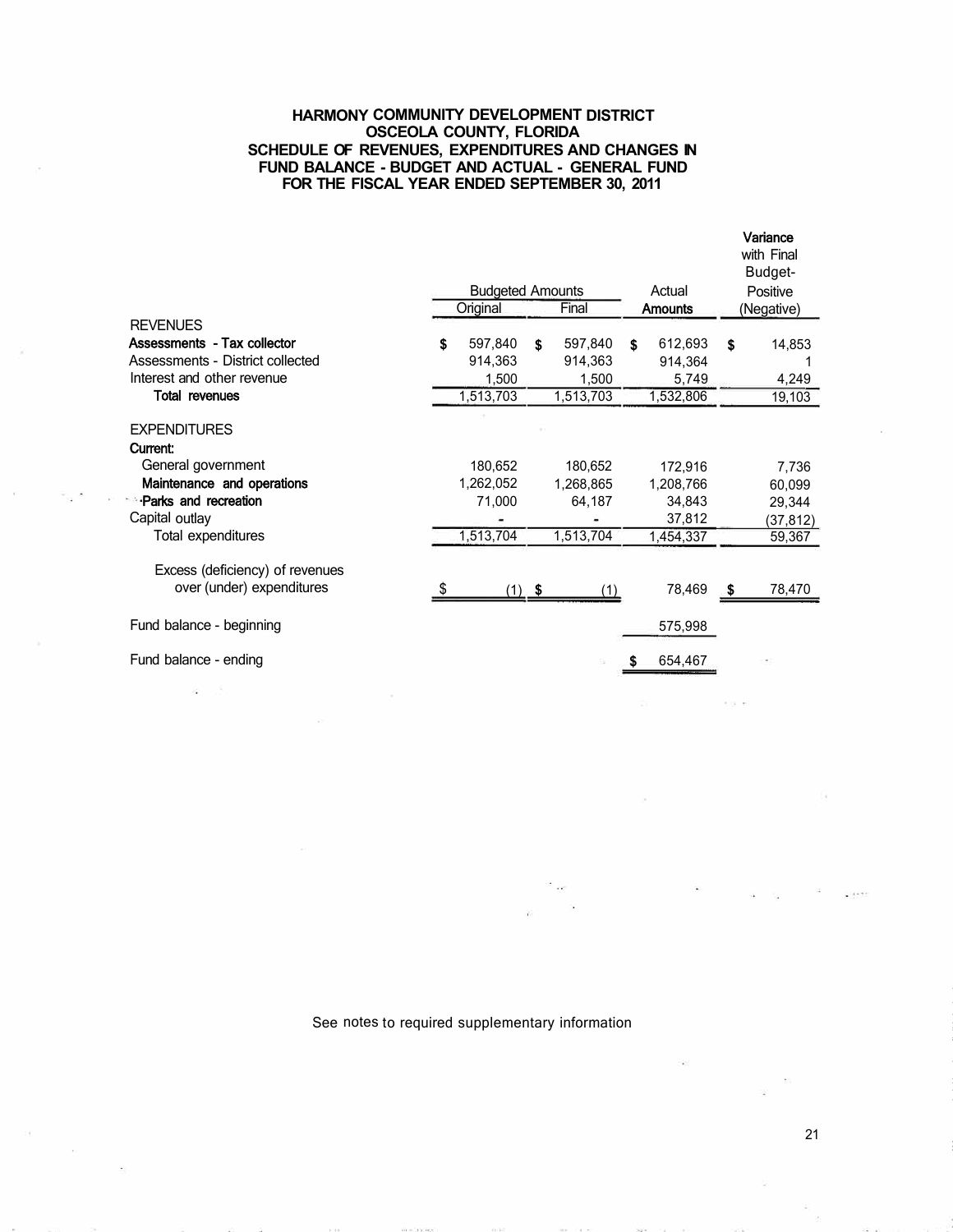# **HARMONY COMMUNITY DEVELOPMENT DISTRICT OSCEOLA COUNTY, FLORIDA NOTES TO REQUIRED SUPPLEMENTARY INFORMATION**

<sup>1934</sup>as els

The District is required to establish a budgetary system and an approved Annual Budget for the general fund. The District's budgeting process is based on estimates of cash receipts and cash expenditures which are approved by the Board. The budget approximates a basis consistent with accounting principles generally accepted in the United States of America (generally accepted accounting principles).

The legal level of budgetary control, the level at which expenditures may not exceed budget, is in the aggregate. Any budget amendments that increase the aggregate budgeted appropriations must be approved by the Board of Supervisors The general fund budget for the fiscal year ended September 30, 2011 was amended to reallocate \$6,813 from parks and recreation to maintenance and operations. Actual general fund expenditures did not exceed budgeted appropriations for the fiscal year ended September 30, 2011.

The variance between budgeted and actual general fund revenues for the 2011 fiscal year is as a result of lot owners not taking advantage of the discounts, resulting in higher than anticipated revenues. The actual general fund expenditures for the 2011 fiscal year were lower than budgeted amounts due primarily to anticipated costs which were not incurred in the current fiscal year.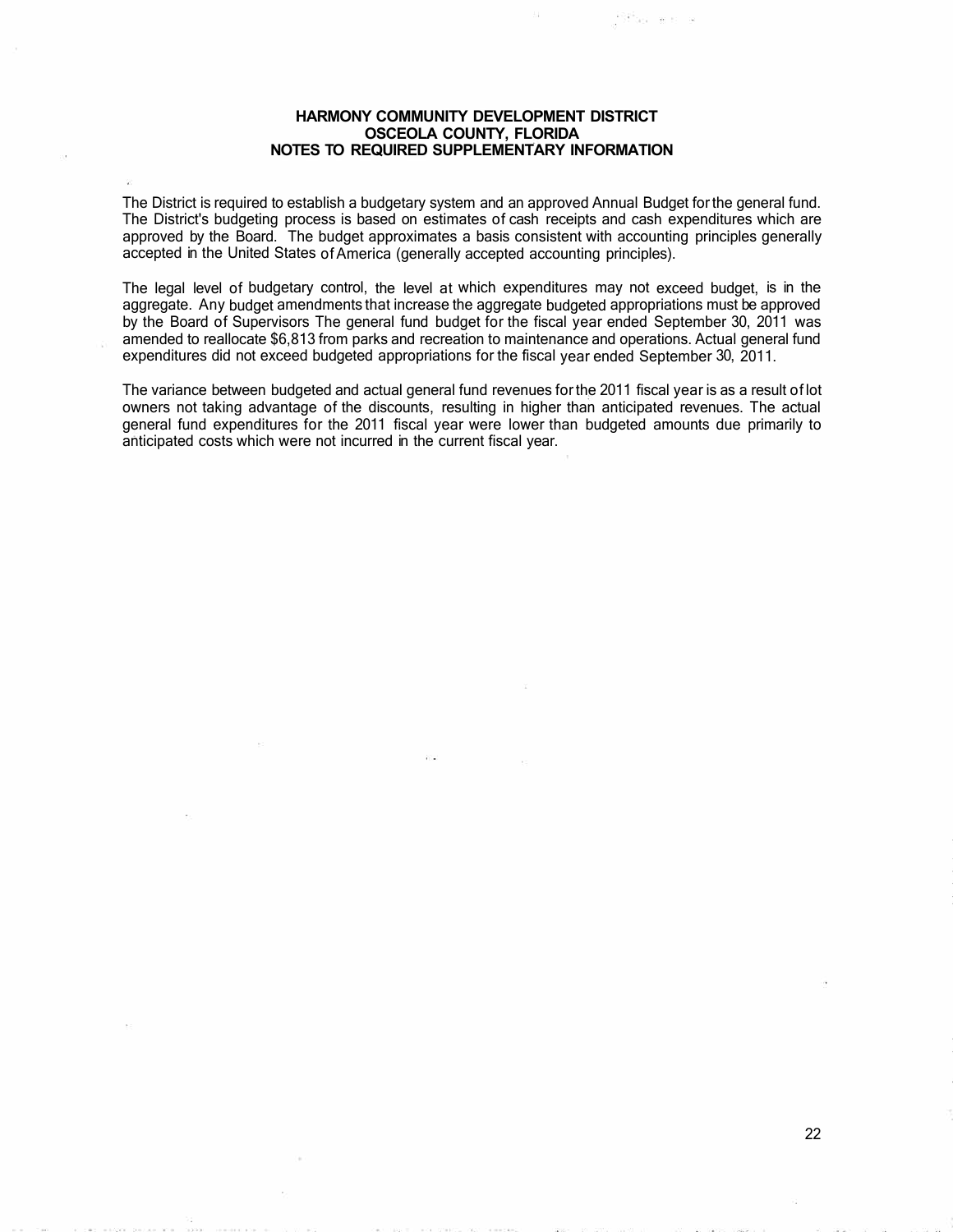

2700 North Military Trail • Suite 350 Boca Raton, Florida 33431 (561) 994-9299 • (800) 299-4728 Fax(561)994-5823 www.graucpa..cam

# **REPORT ON INTERNAL CONTROL OVER FINANCIAL REPORTING AND ON COMPLIANCE AND OTHER MATTERS BASED ON AN AUDIT OF FINANCIAL STATEMENTS PERFORMED IN ACCORDANCE WITH**  *GOVERNMENT AUDITING STANDARDS*

To the Board of Supervisors Harmony Community Development District Osceola County, Florida

We have audited the financial statements of the governmental activities and each major fund of Harmony Community Development District, Osceola County, Florida ("District") as of and for the fiscal year ended September 30, 2011, which collectively comprise the District's basic financial statements and have issued our report thereon dated May 17, 2012. We conducted our audit in accordance with auditing standards generally accepted in the United States of America and the standards applicable to financial audits contained in *Government Auditing Standards,* issued by the Comptroller General of the United States.

# Internal Control Over Financial Reporting

In planning and performing our audit, we considered the District's internal control over financial reporting as a basis for designing our auditing procedures for the purpose of expressing our opinions on the financial statements, but not for the purpose of expressing an opinion on the effectiveness of the District's internal control over financial reporting. Accordingly, we do not express an opinion on the effectiveness of the District's internal control over financial reporting.

A *deficiency in internal control* exists when the design or operation of a control does not allow management or employees, in the normal course of performing their assigned functions, to prevent, or detect and correct misstatements on a timely basis. A *material weakness* is a deficiency, or a combination of deficiencies, in internal control such that there is a reasonable possibility that a material misstatement of the entity's financial statements will not be prevented, or detected and corrected on a timely basis.

Our consideration of internal control over financial reporting was for the limited purpose described in the first paragraph of this section and was not designed to identify all deficiencies in internal control over financial reporting that might be deficiencies, significant deficiencies, or material we.aknesses. We did not identify any deficiencies in internal control over financial reporting that we consider to be material weaknesses, as defined above.

## Compliance and Other Matters

As part of obtaining reasonable assurance about whether the District's financial statements are free of material misstatement, we performed tests of its compliance with Certain provisions of laws, regulations, contracts, and agreements, noncompliance with which could have a direct and material effect on the determination of financial statement amounts. However, providing ail opinion on compliance with those provisions was not an objective of our audit and, accordingly, we do not express such an opinion. The results of our tests disclosed no instances of noncompliance or other matters that are required to be reported under *Government Auditing Standards.* 

This report is intended for the information of the management, Board of Supervisors of Harmony Community Development District, Osceola County, Florida and the Auditor General of the State of Florida and is not intended to be and should not be used by anyone other than these specified parties.

and *Associates* 

May 17, 2012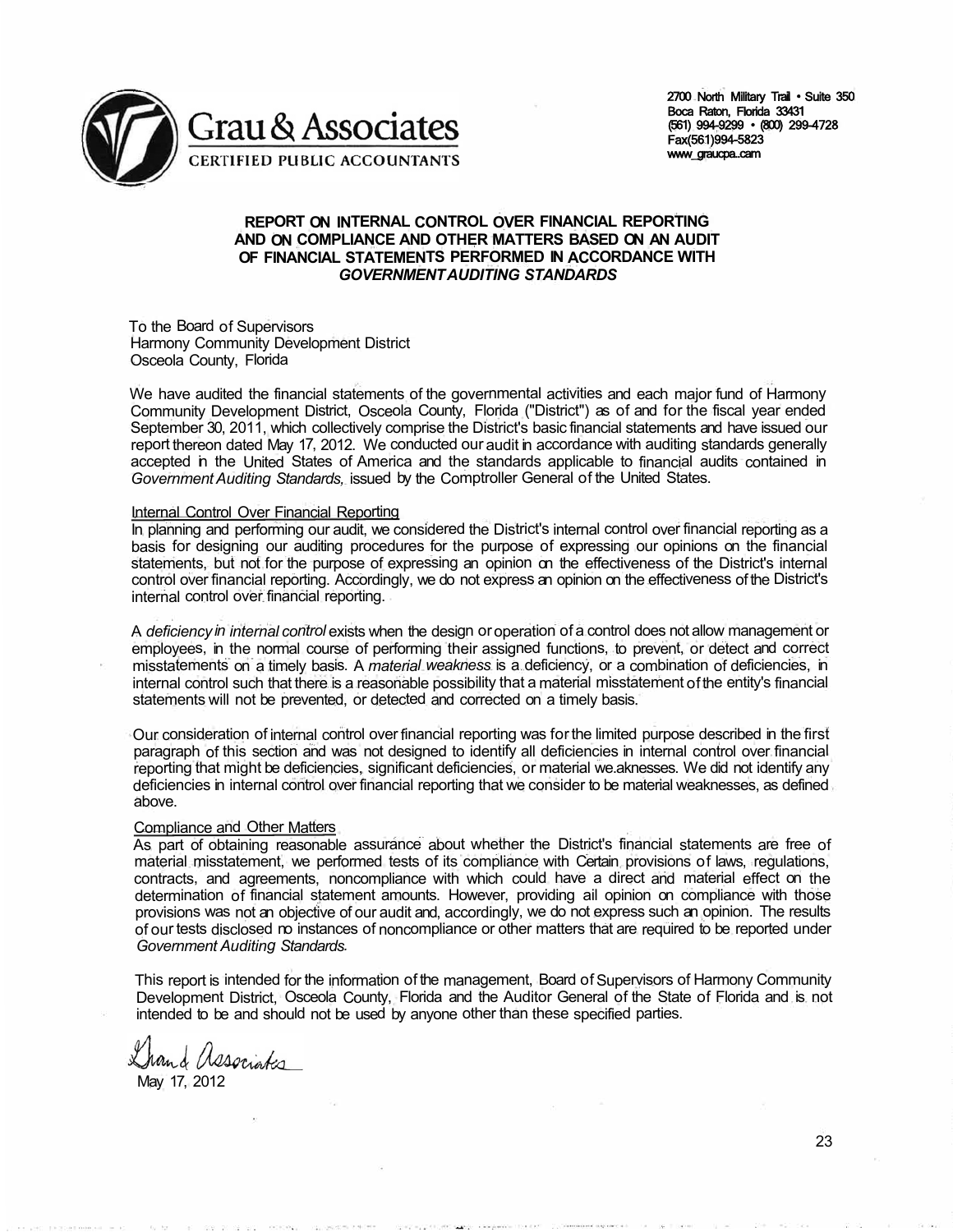

**2700 North Military Trail • Suite 350 Boca Raton, Florida 33431 (561) 994-9299 • (800) 299-4728 Fox (561) 994-5823 www.graucpa.com** 

# **MANAGEMENT LETTER PURSUANT TO THE RULES OF THE AUDITOR GENERAL FOR THE STATE OF FLORIDA**

To the Board of Supervisors Harmony Community Development District Osceola County, Florida

We have audited the accompanying basic financial statements of Harmony Community Development District, Osceola County, Florida ("District") as of and for the fiscal year ended September 30, 2011, and have issued our report thereon dated May 17, 2012.

We conducted our audit in accordance with auditing standards generally accepted in the United States of America and *Government Auditing Standards*, issued by the Comptroller General of the United States. Those standards require that we plan and perform the audit to obtain reasonable assurance about whether the financial statements are free of material misstatement.

In addition, we have issued our Report on Internal Control over Financial Reporting and Compliance and Other Matters dated May 17, 2012. Disclosures in that report should be considered in conjunction with this management letter.

The purpose. of this letter is to comment on those matters required by Chapter 10.550 of the Rules of the Auditor General for the State of Florida. Accordingly, in connection with our audit of the financial statements of the District, as described in the first paragraph, we report the following:

## **I. Current year findings and recommendations.**

**11. Status of prior year findings and recommendations.**

## **Ill. Compliance with the Provisions of the Auditor General of the State of Florida.**

Pursuant to Chapter 119, Florida Statutes, this management letter is a public record and its distribution is not limited. This letter is intended for the information and use of the management, Board of Supervisors of Hanmony Community Development District, Osceola County, Florida and the Auditor General of the State of Florida and is not intended to be and should not be used by anyone other than these specified parties.

We wish to thank Hanmony Community Development District, Osceola County, Florida and the personnel asso.ciated with it, for the opportunity to be of service to them in this endeavor as well as future engagements and the courtesies extended to us .

*Associates* 

May 17, 2012

24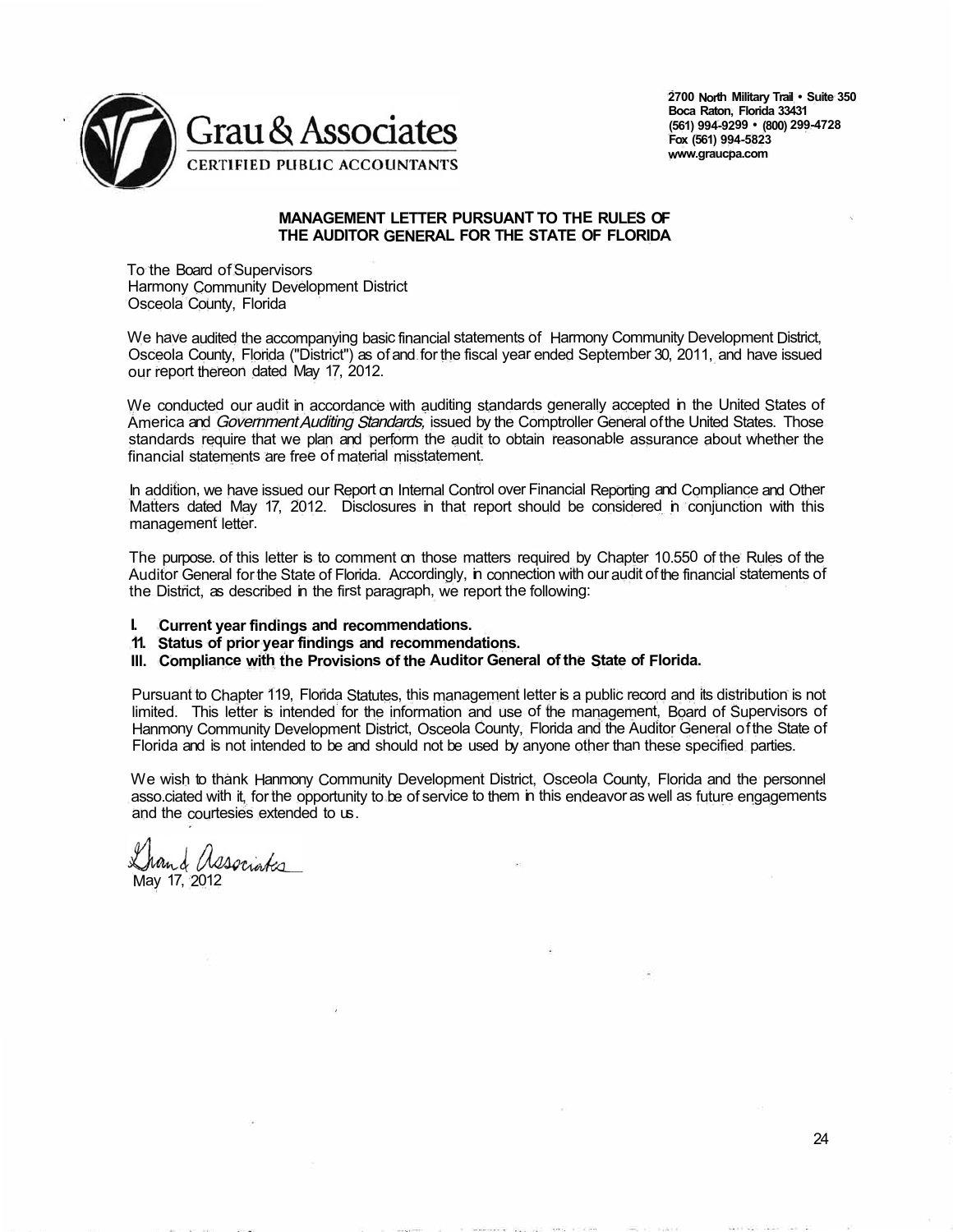# **REPORT TO MANAGEMENT**

# **I. CURRENT YEAR FINDINGS AND RECOMMENDATIONS**

**None** 

# **II. PRIOR YEAR FINDINGS AND RECOMMENDATIONS**

None

## **Ill. COMPLIANCE WITH THE PROVISIONS OF THE AUDITOR GENERAL OF THE STATE OF FLORIDA**

Unless otherwise required to be reported in the auditor's report on compliance and internal controls, the management letter shall include, but not be limited to the following:

1. A statement as to whether or not corrective actions have been taken to address findings and recommendations made in the preceding annual financial audit report.

There were no significant findings and recommendations made in the preceding annual financial audit report for the fiscal year ended September 30, 2010.

2. A statement as to whether or not the local governmental entity complied with Section 218.415, Florida Statutes, regarding the investment of public funds.

The District complied with Section 218.415, Florida Statutes, regarding the investment of public funds.

3. Any recommendations to improve the local governmental entity's financial management.

There were no such matters discovered by, or that came to the attention of, the auditor, to be reported for the fiscal year ended September 30, 2011.

4. Violations of provisions of contracts or grant agreements, or abuse that have occurred, or are likely to have occurred, that have an effect on the financial statements that is less than material but more than inconsequential.

There were no such matters discovered by, or that came to the attention of, the auditor, to be reported, for the fiscal year ended September 30, 2011.

- 5. For matters that have an inconsequential effect on the financial statements, considering both quantitative and qualitative factors, the following may be reported based on professional judgment:
	- a. Violations of provisions of contracts or grant agreements, fraud, illegal acts, or abuse.
	- b. Deficiencies in internal control that are not significant deficiencies.

There were no such matters discovered by, or that came to the attention of, the auditor, that, in our judgment, are required to be reported, for the fiscal year ended September 30, 2011.

6. The name or official title and legal authority of the District are disclosed in the notes to the financial statements.

25